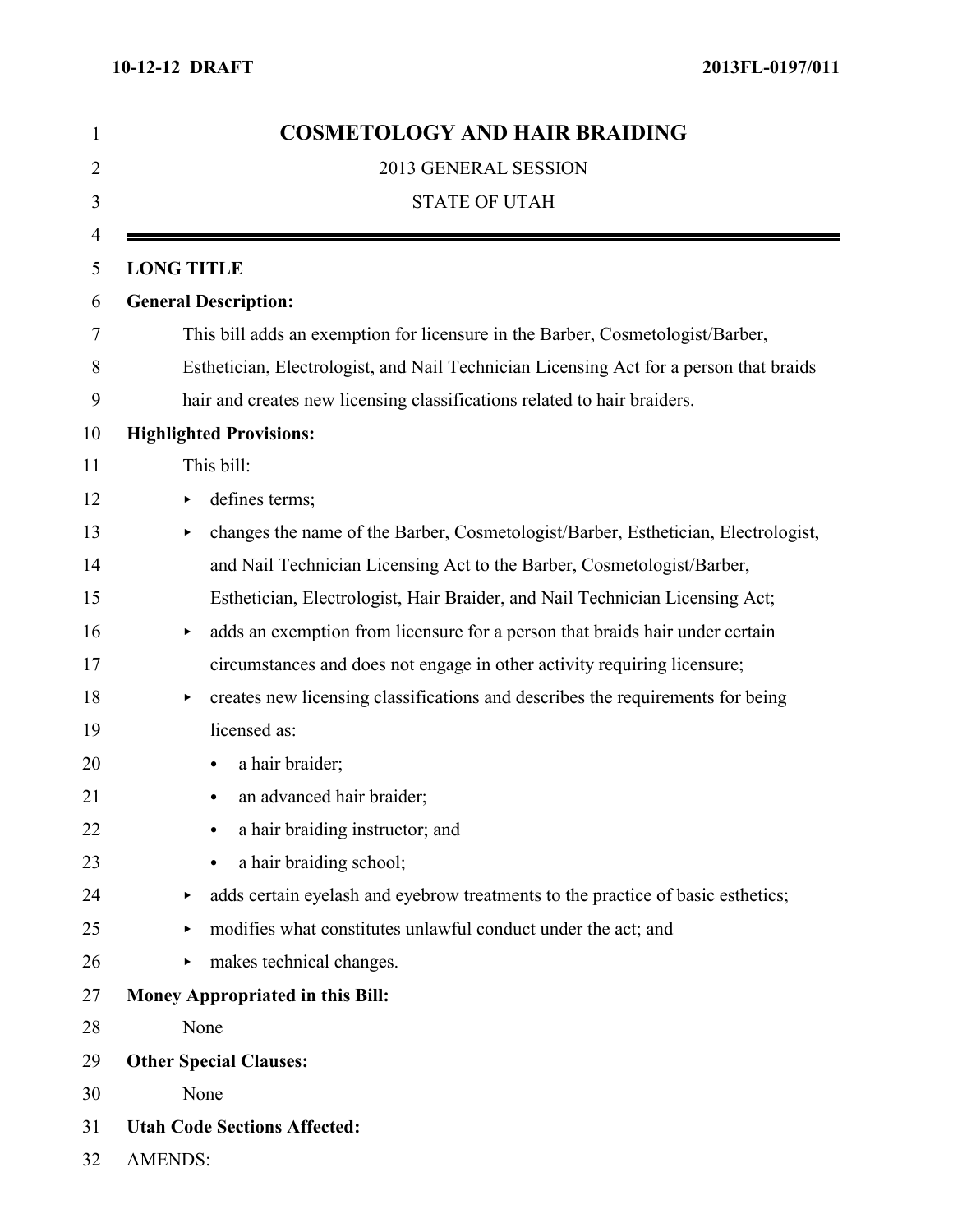| 33 | 58-11a-101, as last amended by Laws of Utah 2007, Chapter 209                                               |
|----|-------------------------------------------------------------------------------------------------------------|
| 34 | 58-11a-102, as last amended by Laws of Utah 2012, Chapter 362                                               |
| 35 | 58-11a-103, as last amended by Laws of Utah 2007, Chapter 209                                               |
| 36 | 58-11a-201, as last amended by Laws of Utah 2007, Chapter 209                                               |
| 37 | 58-11a-301, as last amended by Laws of Utah 2009, Chapter 130                                               |
| 38 | 58-11a-302, as last amended by Laws of Utah 2010, Chapter 145                                               |
| 39 | 58-11a-304, as last amended by Laws of Utah 2012, Chapter 110                                               |
| 40 | 58-11a-306, as last amended by Laws of Utah 2009, Chapter 130                                               |
| 41 | 58-11a-502, as last amended by Laws of Utah 2012, Chapter 362                                               |
| 42 | 58-11a-503, as last amended by Laws of Utah 2008, Chapter 382                                               |
| 43 |                                                                                                             |
| 44 | Be it enacted by the Legislature of the state of Utah:                                                      |
| 45 | Section 1. Section 58-11a-101 is amended to read:                                                           |
| 46 | 58-11a-101. Title.                                                                                          |
| 47 | This chapter is known as the "Barber, Cosmetologist/Barber, Esthetician, Electrologist,                     |
| 48 | Hair Braider, and Nail Technician Licensing Act."                                                           |
| 49 | Section 2. Section 58-11a-102 is amended to read:                                                           |
| 50 | 58-11a-102. Definitions.                                                                                    |
| 51 | As used in this chapter:                                                                                    |
| 52 | (1) "Advanced hair braider" means a person who is licensed under this chapter to                            |
| 53 | engage in the practice of advanced hair braiding.                                                           |
| 54 | (2) "Approved advanced hair braiding apprenticeship" means an apprenticeship that                           |
| 55 | meets the requirements of Subsection 58-11a-306(7) and the requirements established by rule                 |
| 56 | by the division in collaboration with the board in accordance with Title 63G, Chapter 3, Utah               |
| 57 | Administrative Rulemaking Act.                                                                              |
| 58 | $[\frac{(+)}{3}]$ "Approved barber or cosmetologist/barber apprenticeship" means an                         |
| 59 | apprenticeship that meets the requirements of Subsection 58-11a-306(1) for barbers or                       |
| 60 | Subsection 58-11a-306(2) for cosmetologist/barbers and the requirements established by rule                 |
| 61 | by the division in collaboration with the board in accordance with Title 63G, Chapter 3, Utah               |
| 62 | Administrative Rulemaking Act.                                                                              |
| 63 | $\left[\frac{2}{2}\right]$ (4) "Approved esthetician apprenticeship" means an apprenticeship that meets the |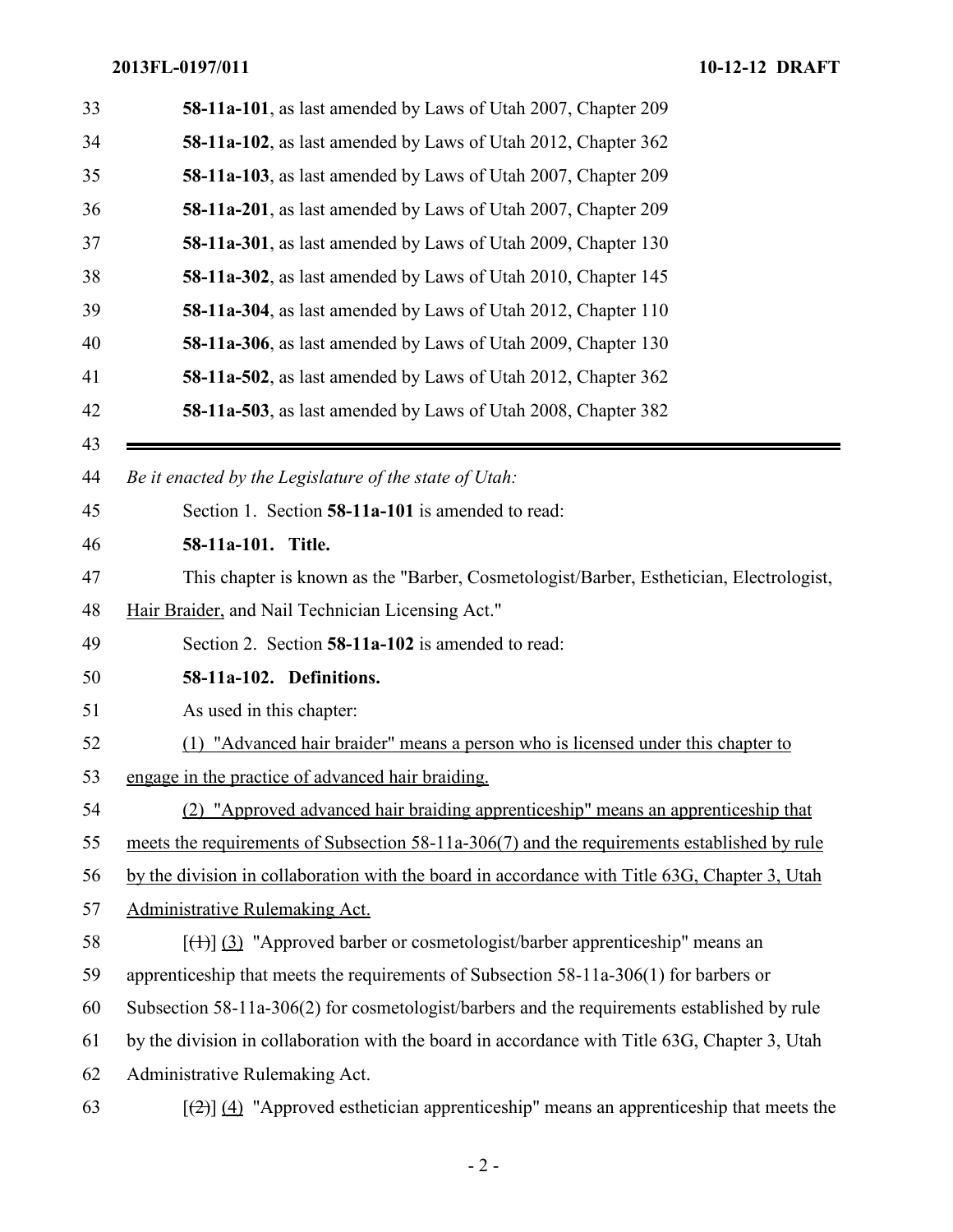requirements of Subsection 58-11a-306(3) and the requirements established by rule by the division in collaboration with the board in accordance with Title 63G, Chapter 3, Utah Administrative Rulemaking Act. (5) "Approved hair braiding apprenticeship" means an apprenticeship that meets the requirements of Subsection 58-11a-306(6) and the requirements established by rule by the division in collaboration with the board in accordance with Title 63G, Chapter 3, Utah Administrative Rulemaking Act.  $[(3)]$  (6) "Approved master esthetician apprenticeship" means an apprenticeship that meets the requirements of Subsection 58-11a-306(4) and the requirements established by rule by the division in collaboration with the board in accordance with Title 63G, Chapter 3, Utah Administrative Rulemaking Act.  $\left[\frac{4}{3}\right]$  (7) "Approved nail technician apprenticeship" means an apprenticeship that meets the requirements of Subsection 58-11a-306(5) and the requirements established by rule by the division in collaboration with the board in accordance with Title 63G, Chapter 3, Utah Administrative Rulemaking Act.  $\left[\frac{(-5)}{8}\right]$  (8) "Barber" means a person who is licensed under this chapter to engage in the practice of barbering.  $[(6)] (9)$  "Barber instructor" means a barber who is licensed under this chapter to teach barbering at a licensed barber school or in an apprenticeship program as defined in Section 58-11a-306.  $\left[\left(\frac{7}{7}\right)\right]$  (10) "Board" means the Barber, Cosmetology/Barbering, Esthetics, Electrology, Hair Braiding, and Nail Technology Licensing Board created in Section 58-11a-201.  $\left[\frac{8}{3}\right]$  (11) "Cosmetic laser procedure" includes a nonablative procedure as defined in Section 58-67-102.  $\left[\left(\frac{9}{2}\right)\right]$  (12) "Cosmetic supervisor" means a supervisor as defined in Section 58-1-505.  $[(10)(13)$  "Cosmetologist/barber" means a person who is licensed under this chapter to engage in the practice of cosmetology/barbering. [(11)] (14) "Cosmetologist/barber instructor" means a cosmetologist/barber who is licensed under this chapter to teach cosmetology/barbering at a licensed cosmetology/barber school, licensed barber school, licensed nail technology school, or in an apprenticeship program as defined in Subsection 58-11a-306(2).

- 3 -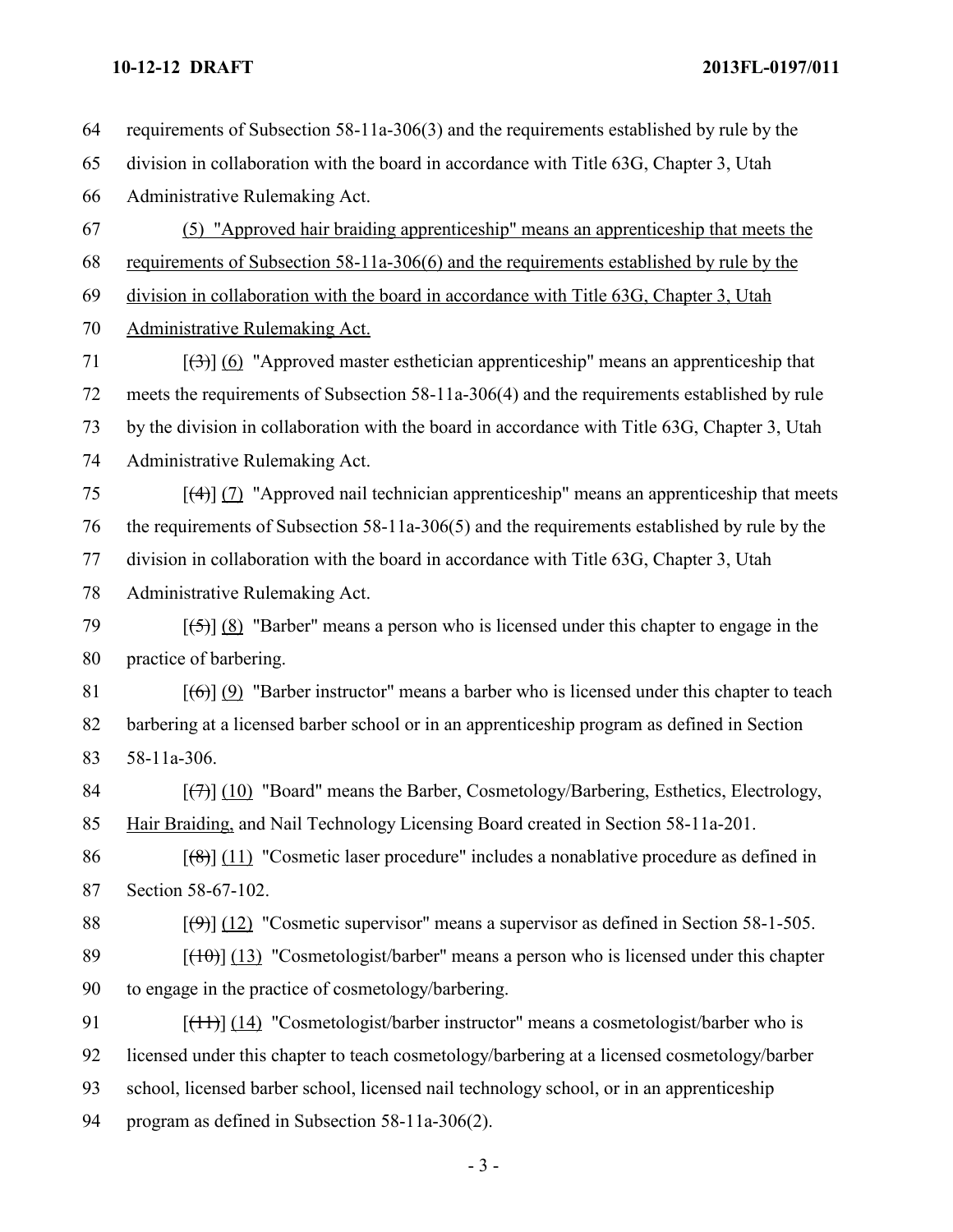| 95  | $[ (12) ] (15)$ "Direct supervision" means that the supervisor of an apprentice or the                              |
|-----|---------------------------------------------------------------------------------------------------------------------|
| 96  | instructor of a student is immediately available for consultation, advice, instruction, and                         |
| 97  | evaluation.                                                                                                         |
| 98  | $[$ ( $\frac{13}{16}$ ) $\frac{16}{16}$ "Electrologist" means a person who is licensed under this chapter to engage |
| 99  | in the practice of electrology.                                                                                     |
| 100 | $[ (14) ] (17)$ "Electrologist instructor" means an electrologist who is licensed under this                        |
| 101 | chapter to teach electrology at a licensed electrology school.                                                      |
| 102 | $[ (15) ] (18)$ "Esthetician" means a person who is licensed under this chapter to engage                           |
| 103 | in the practice of esthetics.                                                                                       |
| 104 | $[ (16)$ ] $(19)$ "Esthetician instructor" means a master esthetician who is licensed under                         |
| 105 | this chapter to teach the practice of esthetics and the practice of master-level esthetics at a                     |
| 106 | licensed esthetics school, a licensed cosmetology/barber school, or in an apprenticeship                            |
| 107 | program as defined in Subsection $58-11a-306(3)$ .                                                                  |
| 108 | $[ (17) ] (20)$ "Fund" means the Barber, Cosmetologist/Barber, Esthetician, Electrologist,                          |
| 109 | Hair Braider, and Nail Technician Education and Enforcement Fund created in Section                                 |
| 110 | $58-11a-103$ .                                                                                                      |
| 111 | (21) "Hair braider" means a person who is licensed under this chapter to engage in the                              |
| 112 | practice of hair braiding.                                                                                          |
| 113 | "Hair braiding instructor" means an advanced hair braider who is licensed under<br>(22)                             |
| 114 | this chapter to teach the practice of hair braiding and advanced hair braiding at a licensed hair                   |
| 115 | braiding school, a licensed cosmetology/barber school, or in an apprentice program as defined                       |
| 116 | in Subsections $58-11a-306(6)$ and (7).                                                                             |
| 117 | $[ (18) ] (23)$ "Licensed barber or cosmetology/barber school" means a barber or                                    |
| 118 | cosmetology/barber school licensed under this chapter.                                                              |
| 119 | $[\frac{(19)}{(24)}]$ "Licensed electrology school" means an electrology school licensed under                      |
| 120 | this chapter.                                                                                                       |
| 121 | $[\frac{(20)}{(25)}]$ "Licensed esthetics school" means an esthetics school licensed under this                     |
| 122 | chapter.                                                                                                            |
| 123 | (26) "Licensed hair braiding school" means a hair braiding school licensed under this                               |
| 124 | chapter.                                                                                                            |
| 125 | $[\frac{(21)}{(21)}]$ "Licensed nail technology school" means a nail technology school licensed                     |

 $-4-$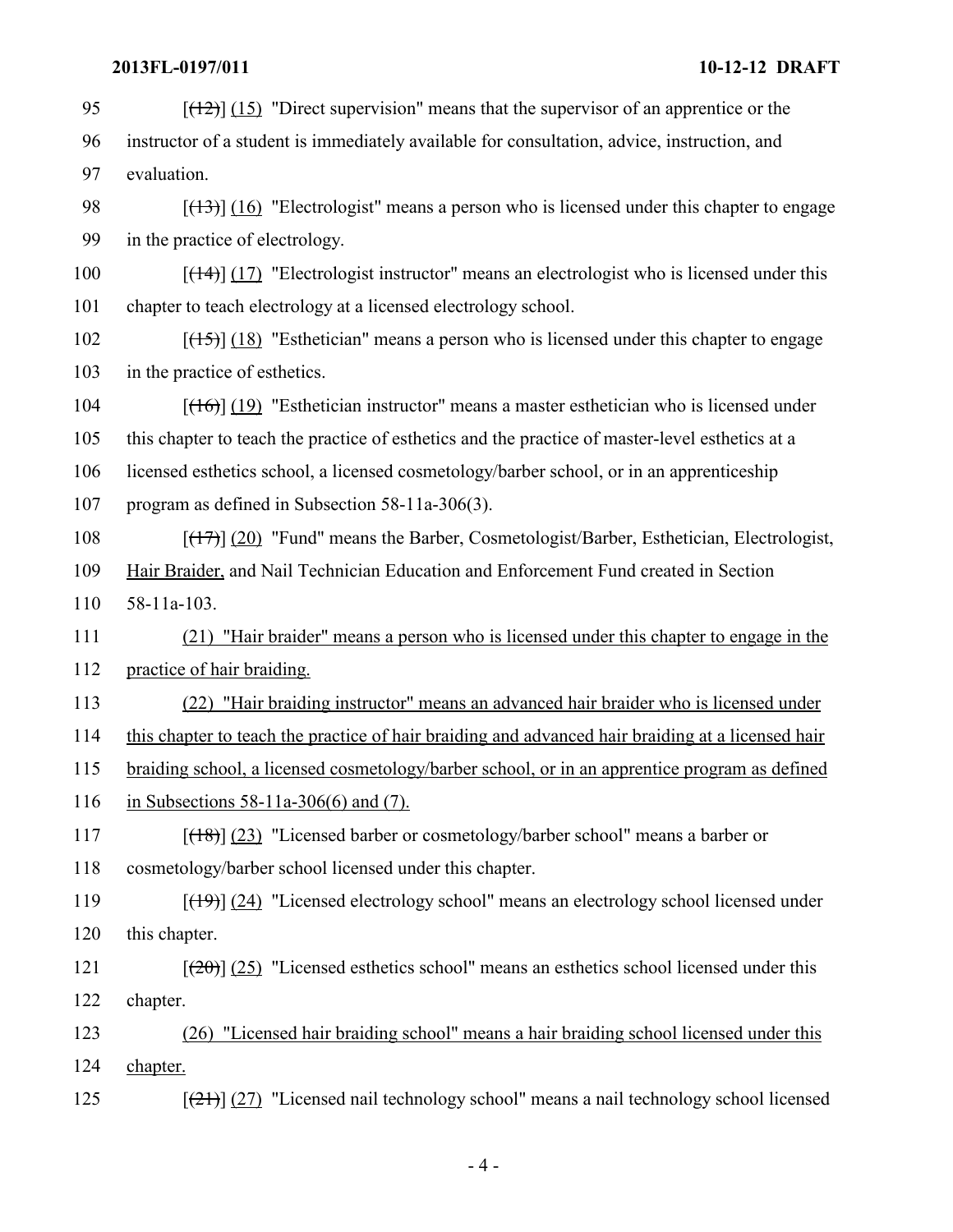| 126 | under this chapter.                                                                               |
|-----|---------------------------------------------------------------------------------------------------|
| 127 | $[22]$ (28) "Master esthetician" means an individual who is licensed under this chapter           |
| 128 | to engage in the practice of master-level esthetics.                                              |
| 129 | $[23]$ (29) "Nail technician" means an individual who is licensed under this chapter to           |
| 130 | engage in the practice of nail technology.                                                        |
| 131 | $[24]$ (30) "Nail technician instructor" means a nail technician licensed under this              |
| 132 | chapter to teach the practice of nail technology in a licensed nail technology school, a licensed |
| 133 | cosmetology/barber school, or in an apprenticeship program as defined in Subsection               |
| 134 | $58-11a-306(5)$ .                                                                                 |
| 135 | (31) (a) "Natural hair braiding" means the twisting, weaving, or interweaving of a                |
| 136 | person's natural human hair.                                                                      |
| 137 | (b) "Natural hair braiding" includes the following methods or styles:                             |
| 138 | (i) African-style braiding:                                                                       |
| 139 | $(ii)$ box braids;                                                                                |
| 140 | (iii) cornrows;                                                                                   |
| 141 | (iv) dreadlocks;                                                                                  |
| 142 | (v) french braids;                                                                                |
| 143 | (vi) invisible braids;                                                                            |
| 144 | (vii) micro braids;                                                                               |
| 145 | (viii) single braids;                                                                             |
| 146 | (ix) single plaits;                                                                               |
| 147 | twists; and<br>(X)                                                                                |
| 148 | (xi) visible braids.                                                                              |
| 149 | (c) "Natural hair braiding" does not include:                                                     |
| 150 | (i) the use of natural or synthetic hair extensions or wefts;                                     |
| 151 | (ii) the use of natural or synthetic fibers;                                                      |
| 152 | (iii) the cutting of human hair; or                                                               |
| 153 | (iv) the application of heat, dye, a reactive chemical, or other preparation to:                  |
| 154 | (A) alter the color of the hair; or                                                               |
| 155 | (B) straighten, curl, or alter the structure of the hair.                                         |
| 156 | $[\frac{(25)}{(32)}]$ "Practice of barbering" means:                                              |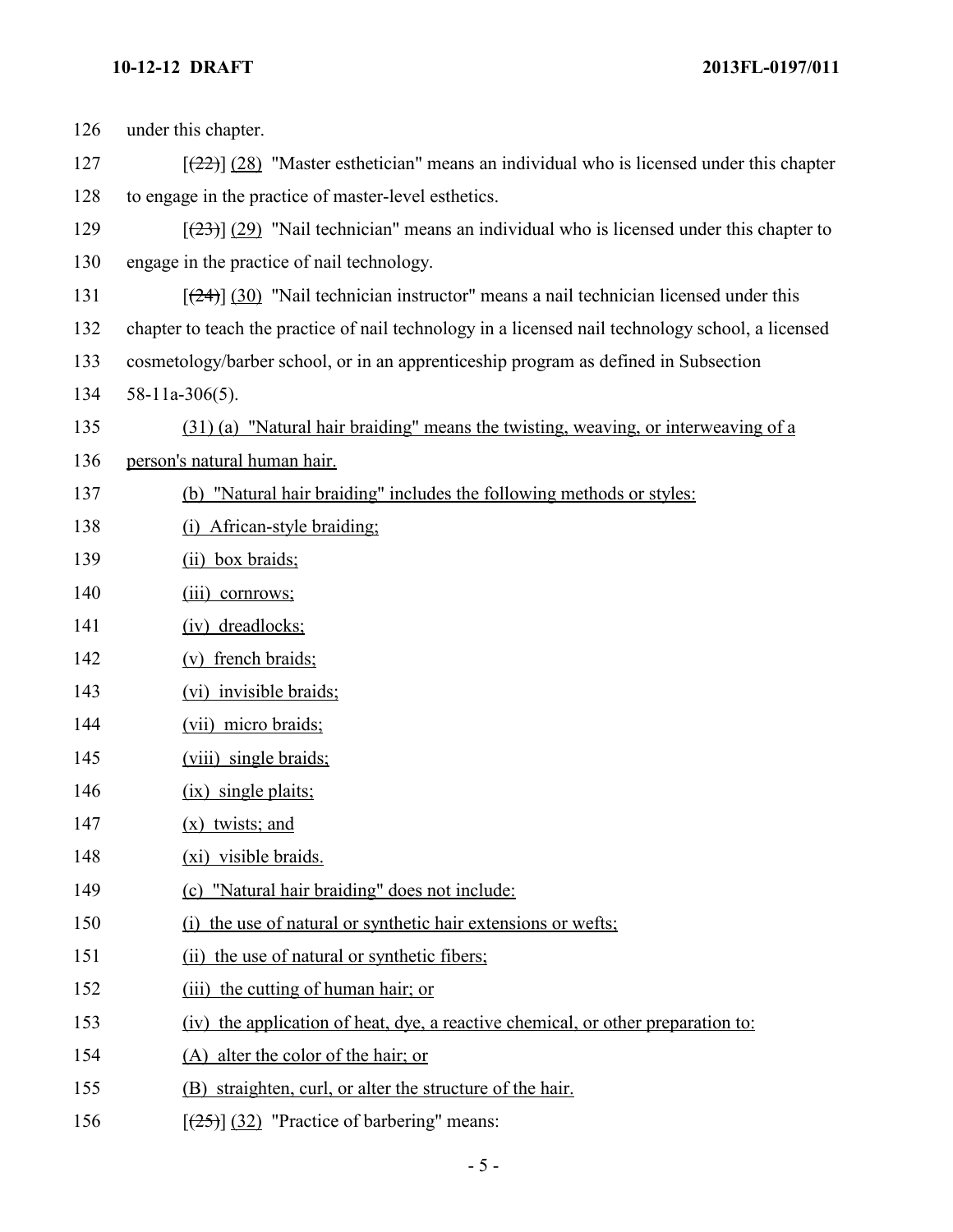| 157 | (a) cutting, clipping, or trimming the hair of the head of any person by the use of                                       |
|-----|---------------------------------------------------------------------------------------------------------------------------|
| 158 | scissors, shears, clippers, or other appliances;                                                                          |
| 159 | (b) draping, shampooing, scalp treatments, basic wet styling, and blow drying; and                                        |
| 160 | (c) removing hair from the face or neck of a person by the use of shaving equipment.                                      |
| 161 | $[\frac{(26)}{(33)}]$ "Practice of barbering instruction" means instructing barbering in a licensed                       |
| 162 | barber school, licensed cosmetology/barber school, or in an apprenticeship program as defined                             |
| 163 | in Subsection $58-11a-306(1)$ .                                                                                           |
| 164 | $[27]$ (34) "Practice of basic esthetics" means any one of the following skin care                                        |
| 165 | procedures done on the head, face, neck, arms, hands, legs, feet, eyebrows, or eyelashes for                              |
| 166 | cosmetic purposes and not for the treatment of medical, physical, or mental ailments:                                     |
| 167 | (a) cleansing, stimulating, manipulating, exercising, applying oils, antiseptics, clays, or                               |
| 168 | masks, manual extraction, including a comodone extractor, depilatories, waxes, tweezing, the                              |
| 169 | application of eyelash extensions, natural nail manicures or pedicures, or callous removal by                             |
| 170 | buffing or filing;                                                                                                        |
| 171 | (b) limited chemical exfoliation as defined by rule;                                                                      |
| 172 | (c) removing superfluous hair by means other than electrolysis, except that an                                            |
| 173 | individual is not required to be licensed as an esthetician to engage in the practice of threading;                       |
| 174 | (d) other esthetic preparations or procedures with the use of the hands, a                                                |
| 175 | high-frequency or galvanic electrical apparatus, or a heat lamp for cosmetic purposes and not                             |
| 176 | for the treatment of medical, physical, or mental ailments; $[\sigma r]$                                                  |
| 177 | (e) arching eyebrows, tinting or perming eyebrows or eyelashes, applying eyelash                                          |
| 178 | extensions, or a combination of these procedures; or                                                                      |
| 179 | $[\text{e}(\text{e})]$ (f) except as provided in Subsection (27)[ $\text{e}(\text{e})$ ](f)(i), cosmetic laser procedures |
| 180 | under the direct cosmetic medical procedure supervision of a cosmetic supervisor limited to the                           |
| 181 | following:                                                                                                                |
| 182 | (i) superfluous hair removal which shall be under indirect supervision;                                                   |
| 183 | (ii) anti-aging resurfacing enhancements;                                                                                 |
| 184 | (iii) photo rejuvenation; or                                                                                              |
| 185 | (iv) tattoo removal.                                                                                                      |
| 186 | $[\frac{(28)}{(35)}]$ (a) "Practice of cosmetology/barbering" means:                                                      |
| 187 | (i) styling, arranging, dressing, curling, waving, permanent waving, cleansing,                                           |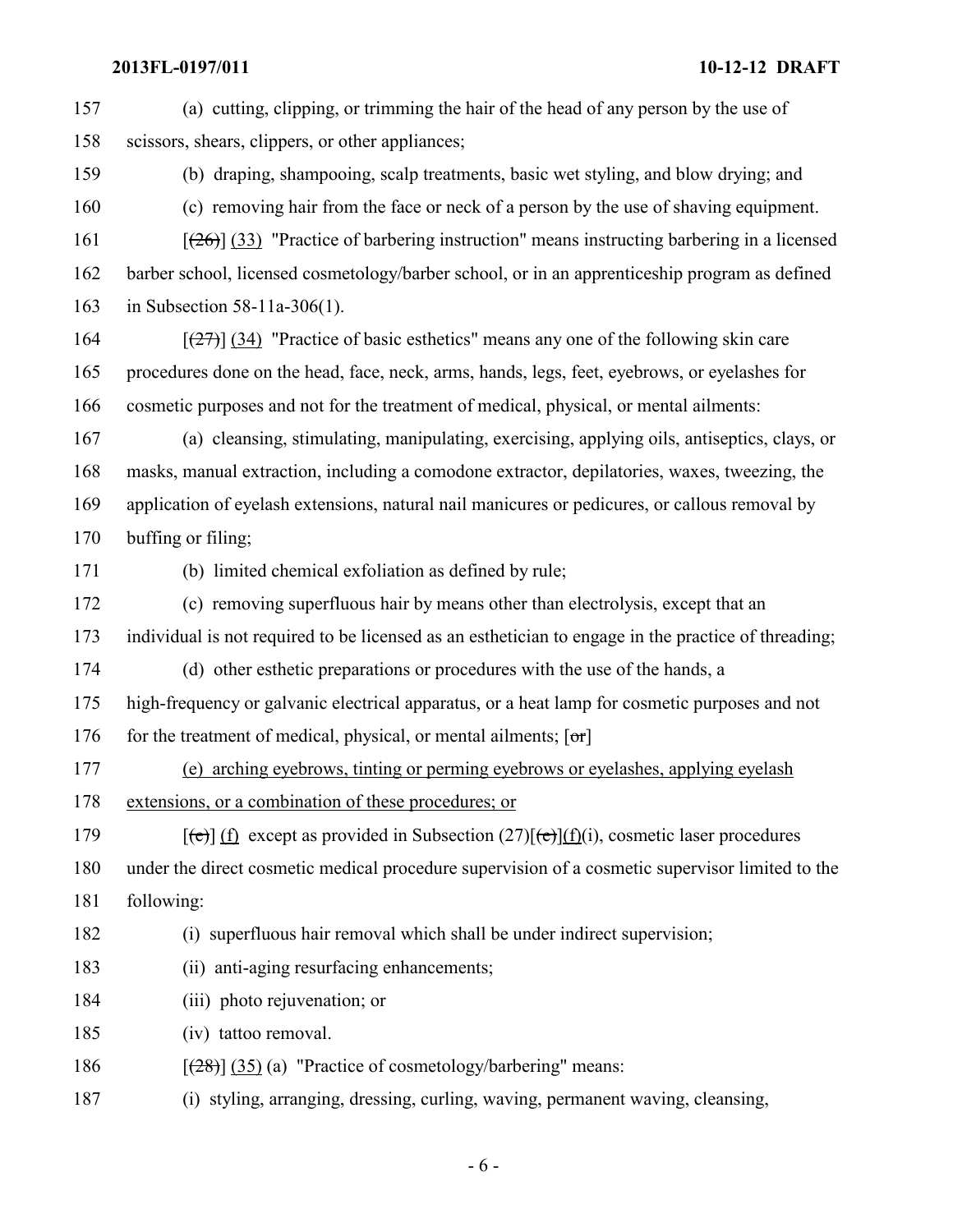| 188 | singeing, bleaching, dyeing, tinting, coloring, or similarly treating the hair of the head of a    |
|-----|----------------------------------------------------------------------------------------------------|
| 189 | person;                                                                                            |
| 190 | (ii) cutting, clipping, or trimming the hair by the use of scissors, shears, clippers, or          |
| 191 | other appliances;                                                                                  |
| 192 | (iii) arching eyebrows, or tinting eyebrows or eyelashes, applying eyelash extensions,             |
| 193 | or any combination of these procedures;                                                            |
| 194 | (iv) removing hair from the face, neck, shoulders, arms, back, torso, feet, bikini line, or        |
| 195 | legs of a person by the use of depilatories, waxing, or shaving equipment;                         |
| 196 | (v) cutting, curling, styling, fitting, measuring, or forming caps for wigs or hairpieces          |
| 197 | or both on the human head; or                                                                      |
| 198 | (vi) practicing hair weaving or hair fusing or servicing previously medically implanted            |
| 199 | hair.                                                                                              |
| 200 | (b) The term "practice of cosmetology/barbering" includes:                                         |
| 201 | (i) the practice of basic esthetics; $[\text{and}]$                                                |
| 202 | (ii) the practice of nail technology $[\cdot]$ ; and                                               |
| 203 | (iii) the practice of advanced hair braiding.                                                      |
| 204 | (c) An individual is not required to be licensed as a cosmetologist/barber to engage in            |
| 205 | the practice of threading.                                                                         |
| 206 | $[29]$ (36) "Practice of cosmetology/barbering instruction" means instructing                      |
| 207 | cosmetology/barbering as defined in Subsection $[(28)]$ (35) in a licensed cosmetology/barber      |
| 208 | school or in an apprenticeship program as defined in Subsection 58-11a-306(2).                     |
| 209 | $[ (30)$ ] $(37)$ "Practice of electrology" means:                                                 |
| 210 | (a) the removal of superfluous hair from the body of a person by the use of electricity,           |
| 211 | waxing, shaving, or tweezing; or                                                                   |
| 212 | (b) cosmetic laser procedures under the supervision of a cosmetic supervisor limited to            |
| 213 | superfluous hair removal.                                                                          |
| 214 | $[\frac{(31)}{(38)}]$ "Practice of electrology instruction" means instructing electrology in a     |
| 215 | licensed electrology school.                                                                       |
| 216 | $(32)$ (39) "Practice of esthetics instruction" means instructing esthetics in a licensed          |
| 217 | esthetics school, a licensed cosmetology/barber school, or instructing master-level esthetics in a |
| 218 | licensed esthetics school or in an apprenticeship program as defined in Subsections                |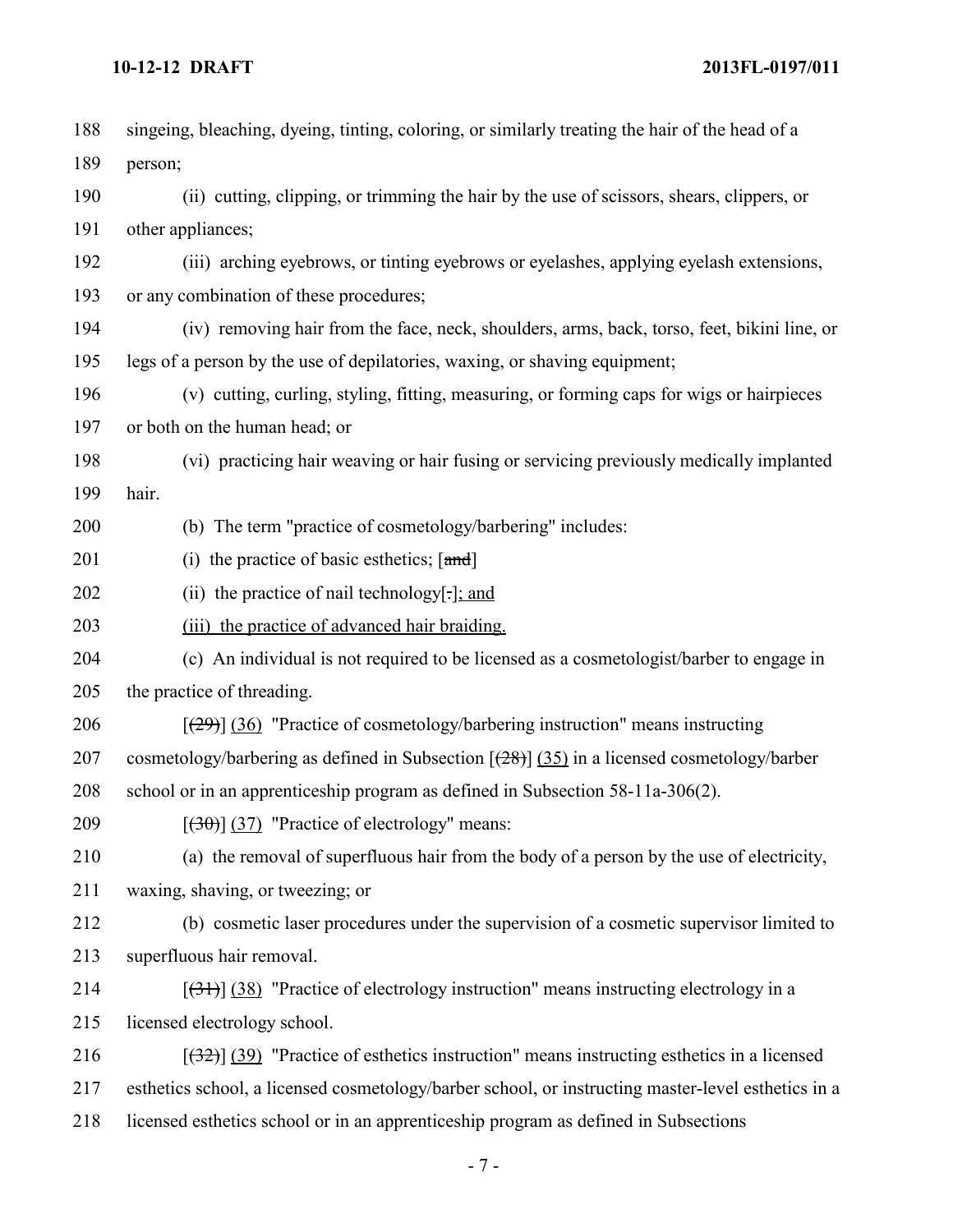| 219 | 58-11a-306(2), (3), and (4).                                                               |
|-----|--------------------------------------------------------------------------------------------|
| 220 | (40) (a) "Practice of advanced hair braiding" means the braiding, twisting, weaving, or    |
| 221 | interweaving of:                                                                           |
| 222 | (i) a person's natural human hair; or                                                      |
| 223 | (ii) a person's natural human hair along with natural or synthetic hair extensions, beads, |
| 224 | or other materials.                                                                        |
| 225 | (b) "Practice of advanced hair braiding" includes:                                         |
| 226 | (i) natural hair braiding as defined in this section;                                      |
| 227 | (ii) the practice of hair braiding as defined in this section;                             |
| 228 | (iii) the use of lock braids;                                                              |
| 229 | (iv) the use of beads and other accessories; and                                           |
| 230 | (v) the use of extensions and wefts utilizing:                                             |
| 231 | (A) synthetic tape;                                                                        |
| 232 | (B) keratin bonds;                                                                         |
| 233 | fusion bonds; and<br>(C)                                                                   |
| 234 | (D) heat tools.                                                                            |
| 235 | "Practice of advanced hair braiding" does not include:<br>(c)                              |
| 236 | (i) the cutting of human hair; or                                                          |
| 237 | (ii) the application of dye, a reactive chemical, or other preparation to:                 |
| 238 | (A) alter the color of the hair; or                                                        |
| 239 | (B) straighten, curl, or alter the structure of the hair.                                  |
| 240 | (41) (a) "Practice of hair braiding" means the braiding, twisting, weaving, or             |
| 241 | interweaving of:                                                                           |
| 242 | (i) a person's natural human hair; or                                                      |
| 243 | (ii) a person's natural human hair along with natural or synthetic hair extensions.        |
| 244 | (b) "Practice of hair braiding" includes:                                                  |
| 245 | (i) natural hair braiding as defined in this section;                                      |
| 246 | (ii) dreadlock extensions; and                                                             |
| 247 | (iii) the use of extensions and wefts utilizing:                                           |
| 248 | (A) elastic bands;                                                                         |
| 249 | (B) sewing and crochet techniques; and                                                     |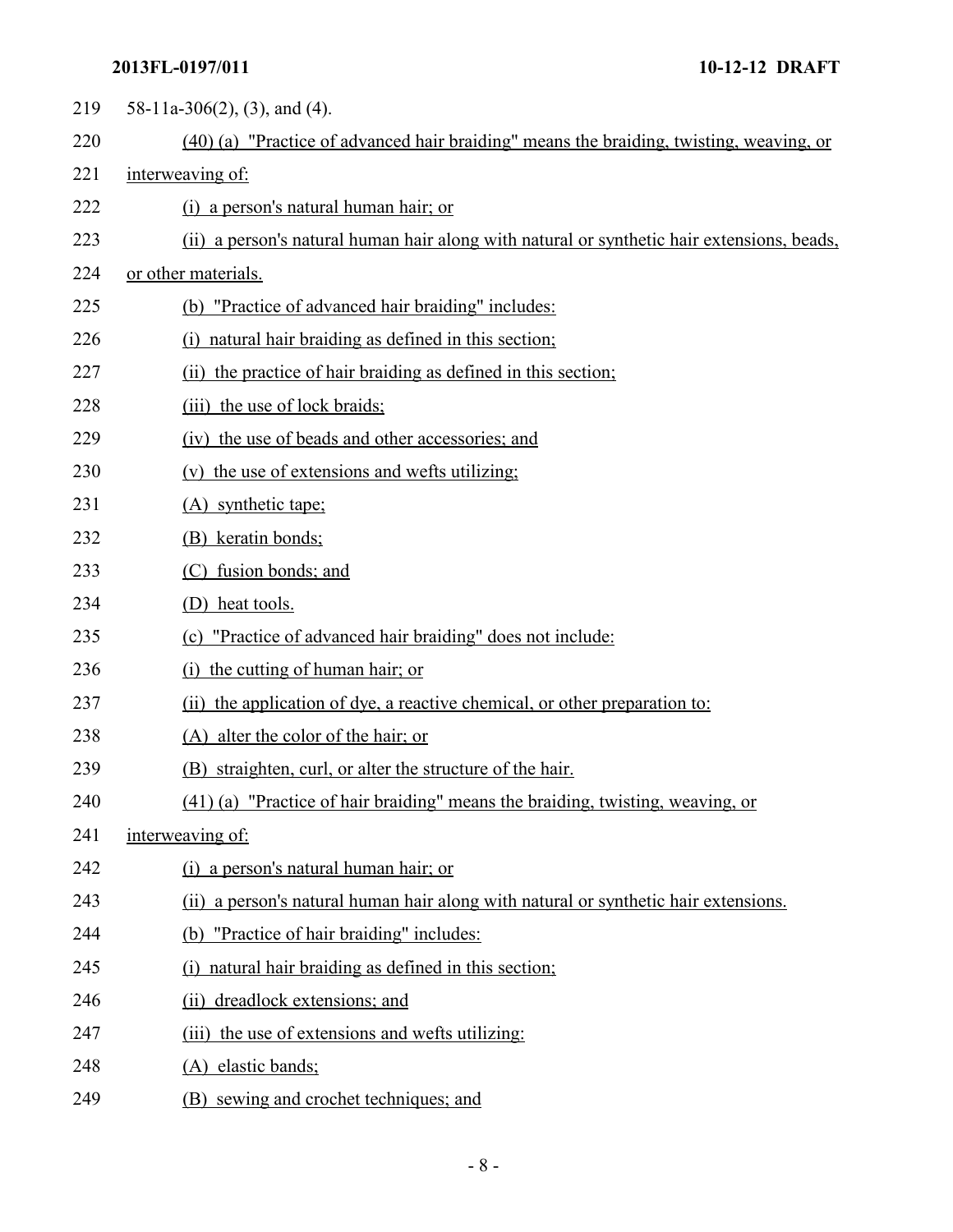| 250 | (C) synthetic glue that is not protein based and does not require heat.                          |
|-----|--------------------------------------------------------------------------------------------------|
| 251 | (c) "Practice of hair braiding" does not include:                                                |
| 252 | (i) except for natural or synthetic hair extensions or wefts, the use of beads or other          |
| 253 | materials;                                                                                       |
| 254 | (ii) the use of keratin bonds or synthetic tape;                                                 |
| 255 | (iii) the use of fusion bonds;                                                                   |
| 256 | (iv) the application of heat;                                                                    |
| 257 | (v) the use of lock braids;                                                                      |
| 258 | (vi) the cutting of human hair; or                                                               |
| 259 | (vii) the application of heat, dye, a reactive chemical, or other preparation to:                |
| 260 | (A) alter the color of the hair; or                                                              |
| 261 | (B) straighten, curl, or alter the structure of the hair.                                        |
| 262 | (42) "Practice of hair braiding instruction" means instructing hair braiding or advanced         |
| 263 | hair braiding in a licensed hair braiding school, a licensed cosmetology/barber school, or in an |
| 264 | appreticeship program as defined in Subsections 58-11a-306(6) and (7).                           |
| 265 | $[(33)]$ (43) (a) "Practice of master-level esthetics" means:                                    |
| 266 | (i) any of the following when done for cosmetic purposes on the head, face, neck,                |
| 267 | torso, abdomen, back, arms, hands, legs, feet, eyebrows, or eyelashes and not for the treatment  |
| 268 | of medical, physical, or mental ailments:                                                        |
| 269 | (A) body wraps as defined by rule;                                                               |
| 270 | (B) hydrotherapy as defined by rule;                                                             |
| 271 | (C) chemical exfoliation as defined by rule;                                                     |
| 272 | (D) advanced pedicures as defined by rule;                                                       |
| 273 | (E) sanding, including microdermabrasion;                                                        |
| 274 | (F) advanced extraction;                                                                         |
| 275 | (G) other esthetic preparations or procedures with the use of:                                   |
| 276 | (I) the hands; or                                                                                |
| 277 | (II) a mechanical or electrical apparatus which is approved for use by division rule for         |
| 278 | beautifying or similar work performed on the body for cosmetic purposes and not for the          |
| 279 | treatment of a medical, physical, or mental ailment; or                                          |
| 280 | (H) cosmetic laser procedures under the supervision of a cosmetic supervisor with a              |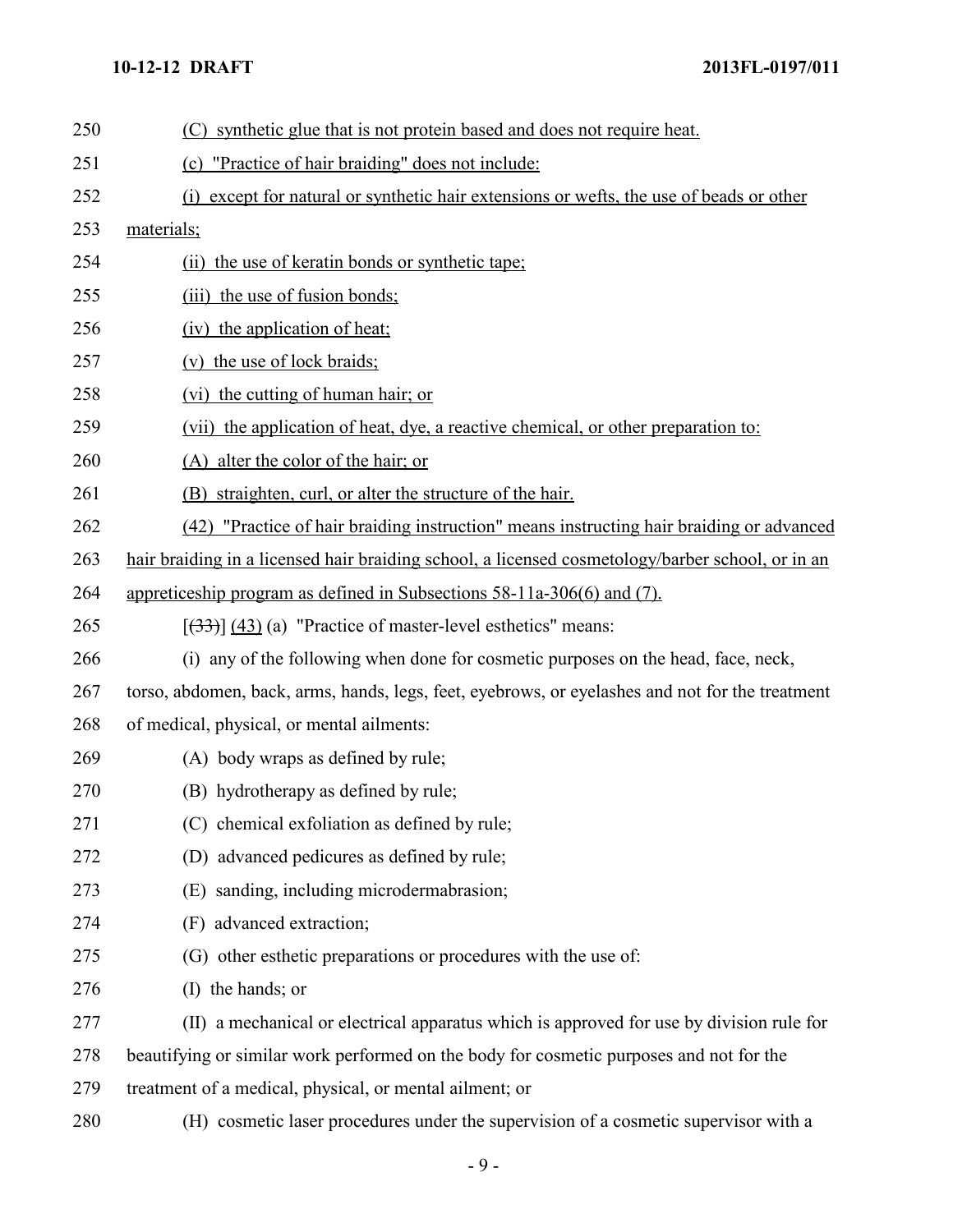physician's evaluation before the procedure, as needed, unless specifically required under

Section 58-1-506, and limited to the following:

(I) superfluous hair removal;

(II) anti-aging resurfacing enhancements;

(III) photo rejuvenation; or

(IV) tattoo removal with a physician's evaluation before the tattoo removal procedure;

and

(ii) lymphatic massage by manual or other means as defined by rule.

 (b) Notwithstanding the provisions of Subsection (33)(a), a master-level esthetician 290 may perform procedures listed in Subsection  $(33)(a)(i)(H)$  if done under the supervision of a cosmetic supervisor acting within the scope of the cosmetic supervisor license.

(c) The term "practice of master-level esthetics" includes the practice of esthetics, but

 an individual is not required to be licensed as an esthetician or master-level esthetician to engage in the practice of threading.

 $\left[\frac{(34)}{(44)}\right]$  (44) "Practice of nail technology" means to trim, cut, clean, manicure, shape, massage, or enhance the appearance of the hands, feet, and nails of an individual by the use of hands, mechanical, or electrical preparation, antiseptic, lotions, or creams, including the application and removal of sculptured or artificial nails.

299  $\left[\frac{(35)}{(45)}\right]$  (45) "Practice of nail technology instruction" means instructing nail technology in a licensed nail technician school, licensed cosmetology/barber school, or in an

apprenticeship program as defined in Subsection 58-11a-306(5).

 [(36)] (46) "Recognized barber school" means a barber school located in a state other than Utah, whose students, upon graduation, are recognized as having completed the educational requirements for licensure in that state.

[(37)] (47) "Recognized cosmetology/barber school" means a cosmetology/barber

school located in a state other than Utah, whose students, upon graduation, are recognized as

having completed the educational requirements for licensure in that state.

308  $[(38)] (48)$  "Recognized electrology school" means an electrology school located in a state other than Utah, whose students, upon graduation, are recognized as having completed the educational requirements for licensure in that state.

[(39)] (49) "Recognized esthetics school" means an esthetics school located in a state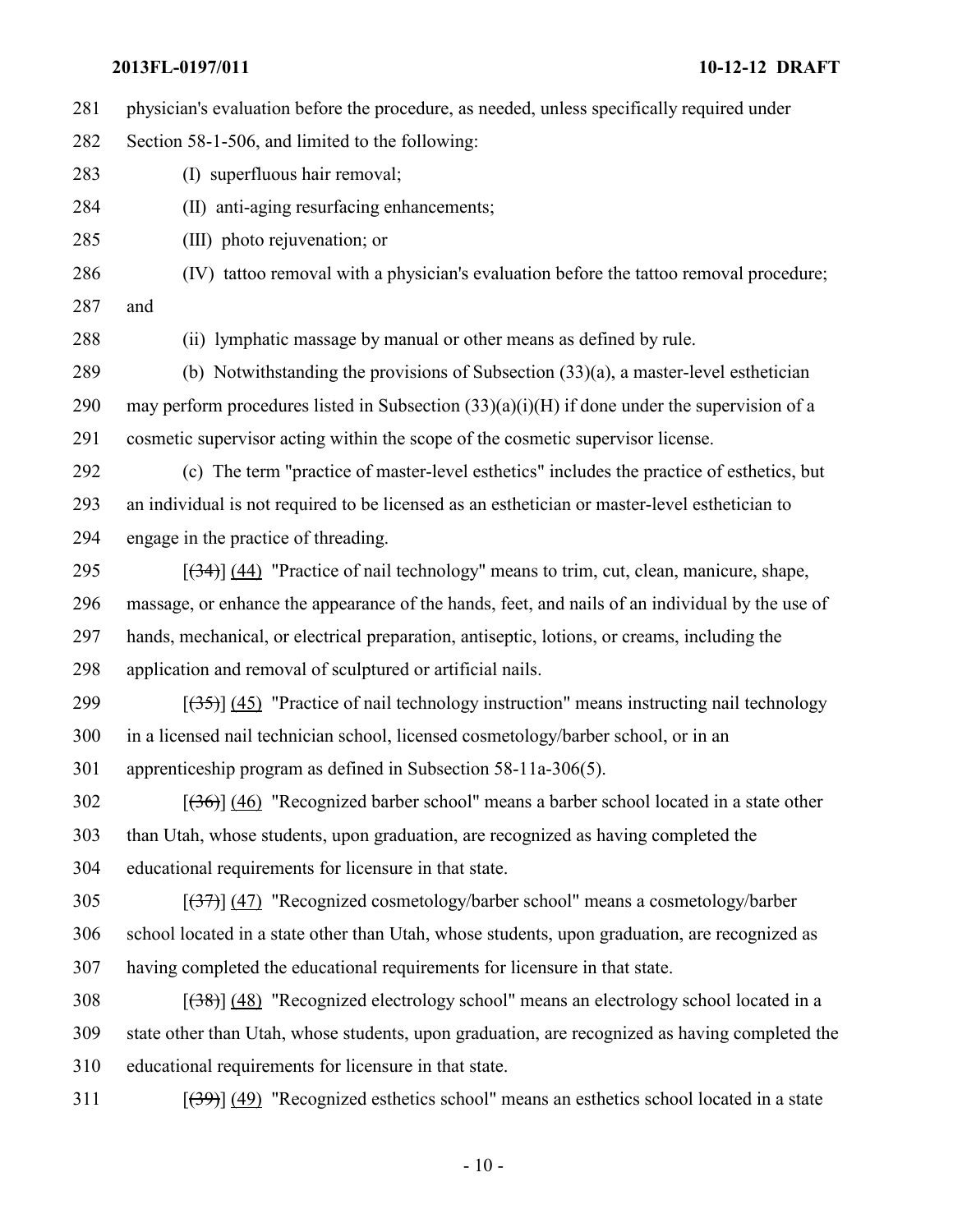| 312 | other than Utah, whose students, upon graduation, are recognized as having completed the      |
|-----|-----------------------------------------------------------------------------------------------|
| 313 | educational requirements for licensure in that state.                                         |
| 314 | (50) "Recognized hair braiding school" means a hair braiding school located in a state        |
| 315 | other than Utah, whose students, upon graduation, are recognized as having completed the      |
| 316 | educational requirements for licensure in that state.                                         |
| 317 | $[$ (40)] $(51)$ "Recognized nail technology school" means a nail technology school           |
| 318 | located in a state other than Utah, whose students, upon graduation, are recognized as having |
| 319 | completed the educational requirements for licensure in that state.                           |
| 320 | $[$ (4+)] (52) "Salon" means a place, shop, or establishment in which                         |
| 321 | cosmetology/barbering, esthetics, electrology, or nail technology is practiced.               |
| 322 | $[$ (42)] (53) "Unlawful conduct" is as defined in Sections 58-1-501 and 58-11a-502.          |
| 323 | $[$ (43)] $[$ (54) "Unprofessional conduct" is as defined in Sections 58-1-501 and            |
| 324 | 58-11a-501 and as may be further defined by rule by the division in collaboration with the    |
| 325 | board in accordance with Title 63G, Chapter 3, Utah Administrative Rulemaking Act.            |
| 326 | Section 3. Section 58-11a-103 is amended to read:                                             |
| 327 | 58-11a-103. Education and enforcement fund.                                                   |
| 328 | (1) There is created a restricted special revenue fund known as the "Barber,                  |
| 329 | Cosmetologist/Barber, Esthetician, Electrologist, Hair Braider and Nail Technician Education  |
| 330 | and Enforcement Fund."                                                                        |
| 331 | (2) The fund consists of money from administrative penalties collected pursuant to this       |
| 332 | chapter.                                                                                      |
| 333 | (3) The fund shall earn interest and all interest earned on fund money shall be               |
| 334 | deposited into the fund.                                                                      |
| 335 | (4) The director may, with concurrence of the board, make distributions from the fund         |
| 336 | for the following purposes:                                                                   |
| 337 | (a) education and training of licensees under this chapter;                                   |
| 338 | (b) education and training of the public or other interested persons in matters               |
| 339 | concerning the laws governing the practices licensed under this chapter; and                  |
| 340 | (c) enforcement of this chapter by:                                                           |
| 341 | (i) investigating unprofessional or unlawful conduct; and                                     |
| 342 | (ii) providing legal representation to the division when the division takes legal action      |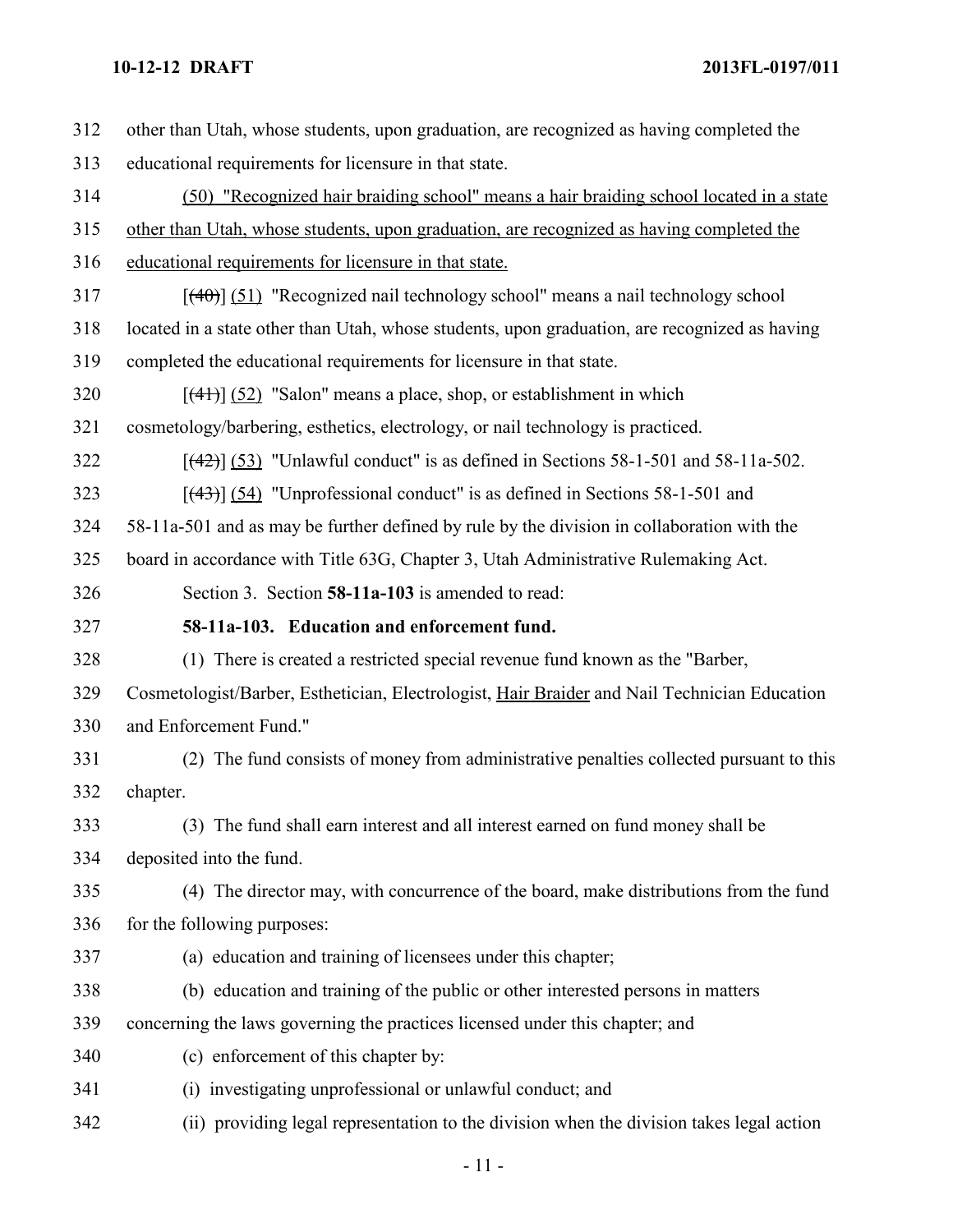| 343 | against a person engaging in unprofessional or unlawful conduct.                                 |
|-----|--------------------------------------------------------------------------------------------------|
| 344 | (5) The division shall report annually to the appropriate appropriations subcommittee            |
| 345 | of the Legislature concerning the fund.                                                          |
| 346 | Section 4. Section 58-11a-201 is amended to read:                                                |
| 347 | 58-11a-201. Board.                                                                               |
| 348 | (1) There is created the Barbering, Cosmetology/Barbering, Esthetics, Electrology, and           |
| 349 | Hair Braiding, Nail Technology Licensing Board consisting of nine members as follows:            |
| 350 | (a) one barber or cosmetologist/barber;                                                          |
| 351 | (b) (i) one barber or cosmetologist/barber instructor; or                                        |
| 352 | (ii) one representative of a licensed barber or cosmetology/barber school;                       |
| 353 | (c) one master esthetician;                                                                      |
| 354 | $(d)$ (i) one esthetician instructor; or                                                         |
| 355 | (ii) one representative of a licensed esthetics school;                                          |
| 356 | (e) one nail technician;                                                                         |
| 357 | $(f)$ (i) one nail technician instructor; or                                                     |
| 358 | (ii) one representative of a licensed nail technician school;                                    |
| 359 | (g) one electrologist; and                                                                       |
| 360 | (h) two members from the general public.                                                         |
| 361 | (2) (a) The board shall be appointed and serve in accordance with Section 58-1-201.              |
| 362 | (b) (i) At least one of the members of the board appointed under Subsections $(1)(b)$ ,          |
| 363 | (d), and (f) shall be an instructor at or a representative of a public school.                   |
| 364 | (ii) At least one of the members of the board appointed under Subsections $(1)(b)$ , $(d)$ ,     |
| 365 | and (f) shall be an instructor at or a representative of a private school.                       |
| 366 | (3) The duties and responsibilities of the board are in accordance with Sections                 |
| 367 | 58-1-202 and 58-1-203. In addition, the board shall designate one of its members on a            |
| 368 | permanent or rotating basis to:                                                                  |
| 369 | (a) assist the division in reviewing complaints concerning the unlawful or                       |
| 370 | unprofessional conduct of a licensee; and                                                        |
| 371 | (b) advise the division in its investigation of these complaints.                                |
| 372 | (4) A board member who has, under Subsection (3), reviewed a complaint or advised                |
| 373 | in its investigation may be disqualified from participating with the board when the board serves |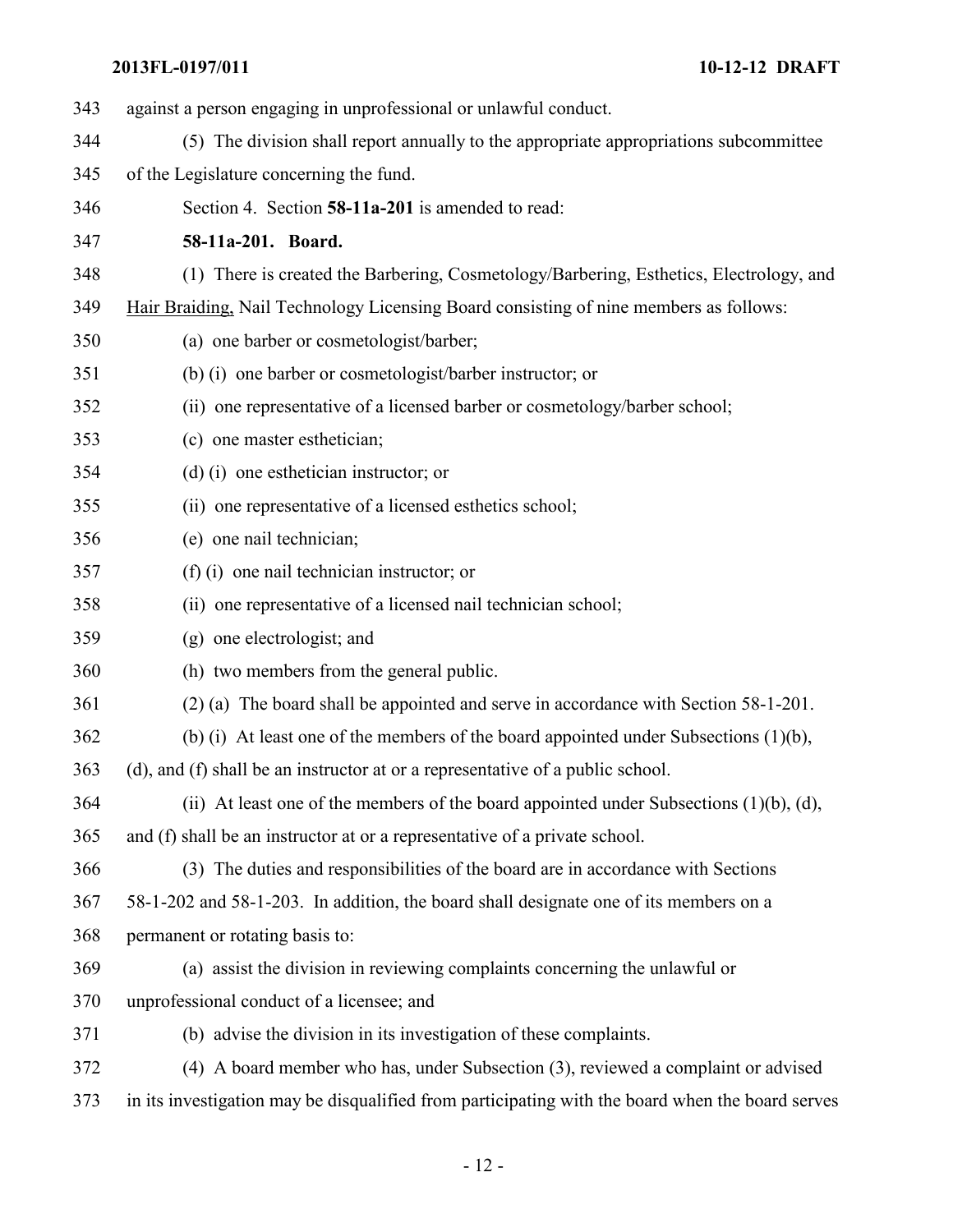| 374 | as a presiding officer in an adjudicative proceeding concerning the complaint.             |
|-----|--------------------------------------------------------------------------------------------|
| 375 | Section 5. Section 58-11a-301 is amended to read:                                          |
| 376 | 58-11a-301. Licensure required -- License classifications.                                 |
| 377 | (1) Except as specifically provided in Section 58-1-307 or 58-11a-304, a license is        |
| 378 | required to:                                                                               |
| 379 | (a) engage in the practice of:                                                             |
| 380 | (i) barbering;                                                                             |
| 381 | (ii) barbering instruction;                                                                |
| 382 | (iii) operating a barbering school;                                                        |
| 383 | (iv) cosmetology/barbering;                                                                |
| 384 | (v) cosmetology/barbering instruction; or                                                  |
| 385 | (vi) electrology;                                                                          |
| 386 | (b) operate a cosmetology/barbering school;                                                |
| 387 | (c) engage in the practice of:                                                             |
| 388 | (i) electrology instruction;                                                               |
| 389 | (ii) esthetics;                                                                            |
| 390 | (iii) master-level esthetics;                                                              |
| 391 | (iv) esthetics instruction;                                                                |
| 392 | (v) nail technology; $[\sigma\tau]$                                                        |
| 393 | (vi) nail technology instruction; $[\sigma\tau]$                                           |
| 394 | (vii) hair braiding;                                                                       |
| 395 | (viii) advanced hair braiding; or                                                          |
| 396 | (ix) hair braiding instruction; or                                                         |
| 397 | (d) operate:                                                                               |
| 398 | (i) an electrology school;                                                                 |
| 399 | (ii) an esthetics school; $[\sigma\tau]$                                                   |
| 400 | (iii) a nail technology school[ $\exists$ ]; or                                            |
| 401 | (iv) a hair braiding school.                                                               |
| 402 | (2) The division shall issue to a person who qualifies under this chapter a license in the |
| 403 | following classifications:                                                                 |
|     |                                                                                            |

(a) barber;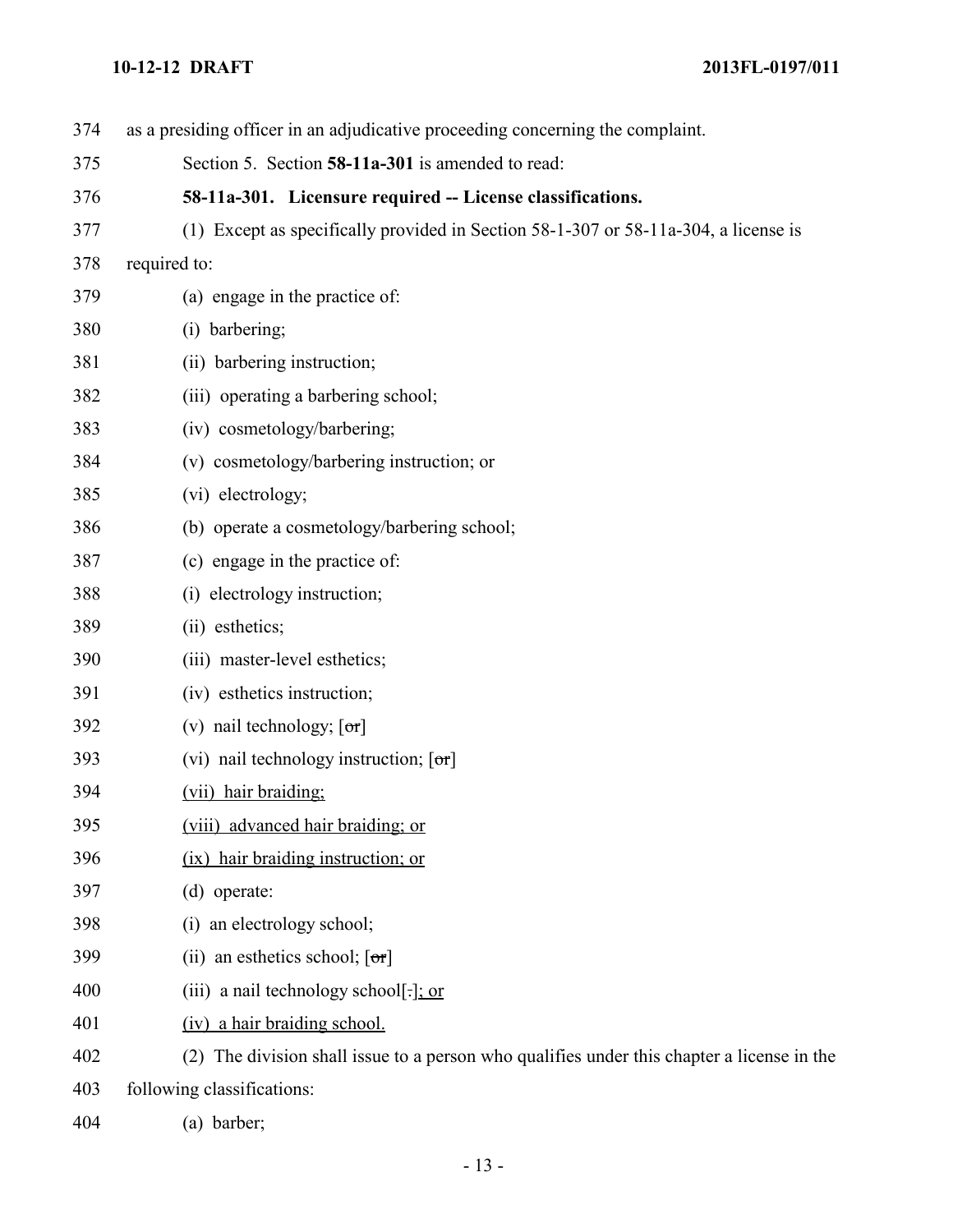| 405 | (b) barber instructor;                                                                        |
|-----|-----------------------------------------------------------------------------------------------|
| 406 | (c) barber school;                                                                            |
| 407 | (d) cosmetologist/barber;                                                                     |
| 408 | (e) cosmetologist/barber instructor;                                                          |
| 409 | (f) cosmetology/barber school;                                                                |
| 410 | (g) electrologist;                                                                            |
| 411 | (h) electrologist instructor;                                                                 |
| 412 | (i) electrology school;                                                                       |
| 413 | (j) esthetician;                                                                              |
| 414 | (k) master esthetician;                                                                       |
| 415 | (1) esthetician instructor;                                                                   |
| 416 | (m) esthetics school;                                                                         |
| 417 | (n) nail technology;                                                                          |
| 418 | (o) nail technology instructor; [and]                                                         |
| 419 | (p) nail technology school[ $:$ ]:                                                            |
| 420 | (q) hair braider;                                                                             |
| 421 | (r) advanced hair braider;                                                                    |
| 422 | (s) hair braiding instructor; and                                                             |
| 423 | (t) hair braiding school.                                                                     |
| 424 | Section 6. Section 58-11a-302 is amended to read:                                             |
| 425 | 58-11a-302. Qualifications for licensure.                                                     |
| 426 | (1) Each applicant for licensure as a barber shall:                                           |
| 427 | (a) submit an application in a form prescribed by the division;                               |
| 428 | (b) pay a fee determined by the department under Section 63J-1-504;                           |
| 429 | (c) be of good moral character;                                                               |
| 430 | (d) provide satisfactory documentation of:                                                    |
| 431 | (i) graduation from a licensed or recognized barber school or a licensed or recognized        |
| 432 | cosmetology/barber school whose curriculum consists of a minimum of 1,000 hours of            |
| 433 | instruction or the equivalent number of credit hours over a period of not less than 25 weeks; |
| 434 | (ii) (A) having graduated from a recognized barber school located in a state other than       |
| 435 | Utah whose curriculum consists of less than 1,000 hours of instruction or the equivalent      |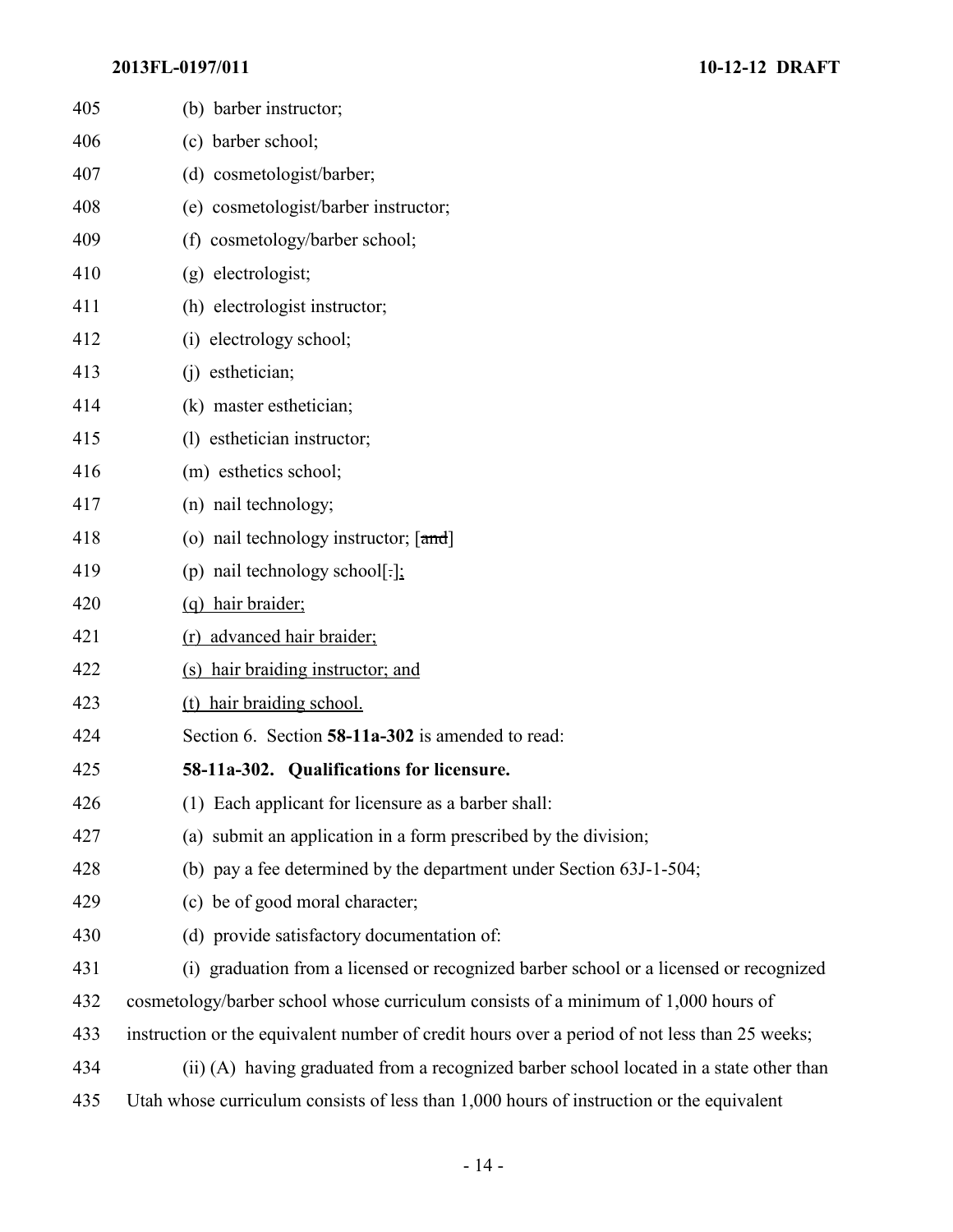| number of credit hours; and                                                                    |
|------------------------------------------------------------------------------------------------|
| (B) having practiced as a licensed barber for a period of not less than 2,000 hours; or        |
| (iii) having completed an approved barber apprenticeship; and                                  |
| (e) meet the examination requirement established by rule.                                      |
| (2) Each applicant for licensure as a barber instructor shall:                                 |
| (a) submit an application in a form prescribed by the division;                                |
| (b) pay a fee determined by the department under Section 63J-1-504;                            |
| (c) provide satisfactory documentation that the applicant is currently licensed as a           |
| barber;                                                                                        |
| (d) be of good moral character;                                                                |
| (e) provide satisfactory documentation of completion of:                                       |
| (i) an instructor training program conducted by a licensed or recognized school as             |
| defined by rule consisting of a minimum of 500 hours or the equivalent number of credit hours; |
| <b>or</b>                                                                                      |
| (ii) a minimum of 2,000 hours of experience as a barber; and                                   |
| (f) meet the examination requirement established by rule.                                      |
| (3) Each applicant for licensure as a barber school shall:                                     |
| (a) submit an application in a form prescribed by the division;                                |
| (b) pay a fee determined by the department under Section 63J-1-504; and                        |
| (c) provide satisfactory documentation:                                                        |
| (i) of appropriate registration with the Division of Corporations and Commercial Code;         |
| (ii) of business licensure from the city, town, or county in which the school is located;      |
| (iii) that the applicant's physical facilities comply with the requirements established by     |
| rule; and                                                                                      |
| (iv) that the applicant meets the standards for barber schools, including staff and            |
| accreditation requirements, established by rule.                                               |
| (4) Each applicant for licensure as a cosmetologist/barber shall:                              |
| (a) submit an application in a form prescribed by the division;                                |
| (b) pay a fee determined by the department under Section 63J-1-504;                            |
| (c) be of good moral character;                                                                |
|                                                                                                |
|                                                                                                |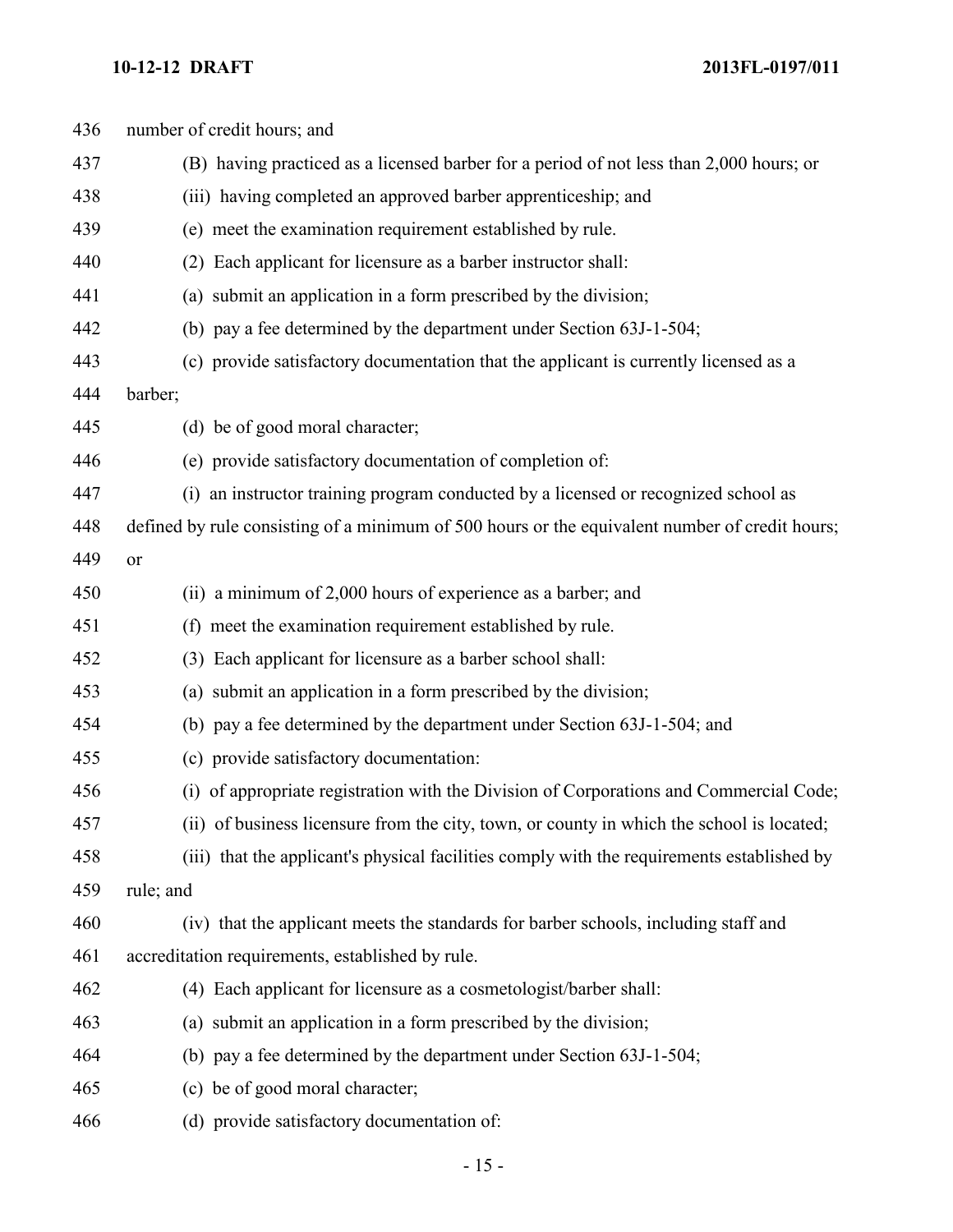| 467 | (i) graduation from a licensed or recognized cosmetology/barber school whose                     |
|-----|--------------------------------------------------------------------------------------------------|
|     |                                                                                                  |
| 468 | curriculum consists of a minimum of 2,000 hours of instruction, with full flexibility within the |
| 469 | 2,000 hours, or the equivalent number of credit hours over a period of not less than 50 weeks;   |
| 470 | (ii) (A) having graduated from a recognized cosmetology/barber school located in a               |
| 471 | state other than Utah whose curriculum consists of less than 2,000 hours of instruction, with    |
| 472 | full flexibility within the 2,000 hours, or the equivalent number of credit hours; and           |
| 473 | (B) having practiced as a licensed cosmetologist/barber for a period of not less than            |
| 474 | $4,000$ hours; or                                                                                |
| 475 | (iii) having completed an approved cosmetology/barber apprenticeship; and                        |
| 476 | (e) meet the examination requirement established by rule.                                        |
| 477 | (5) Each applicant for licensure as a cosmetologist/barber instructor shall:                     |
| 478 | (a) submit an application in a form prescribed by the division;                                  |
| 479 | (b) pay a fee determined by the department under Section 63J-1-504;                              |
| 480 | (c) provide satisfactory documentation that the applicant is currently licensed as a             |
| 481 | cosmetologist/barber;                                                                            |
| 482 | (d) be of good moral character;                                                                  |
| 483 | (e) provide satisfactory documentation of completion of:                                         |
| 484 | (i) an instructor training program conducted by a licensed or recognized school as               |
| 485 | defined by rule consisting of a minimum of 1,000 hours or the equivalent number of credit        |
| 486 | hours; or                                                                                        |
| 487 | (ii) a minimum of 4,000 hours of experience as a cosmetologist/barber; and                       |
| 488 | (f) meet the examination requirement established by rule.                                        |
| 489 | (6) Each applicant for licensure as a cosmetologist/barber school shall:                         |
| 490 | (a) submit an application in a form prescribed by the division;                                  |
| 491 | (b) pay a fee determined by the department under Section 63J-1-504; and                          |
| 492 | (c) provide satisfactory documentation:                                                          |
| 493 | (i) of appropriate registration with the Division of Corporations and Commercial Code;           |
| 494 | (ii) of business licensure from the city, town, or county in which the school is located;        |
| 495 | (iii) that the applicant's physical facilities comply with the requirements established by       |
| 496 | rule; and                                                                                        |
| 497 | (iv) that the applicant meets the standards for cosmetology schools, including staff and         |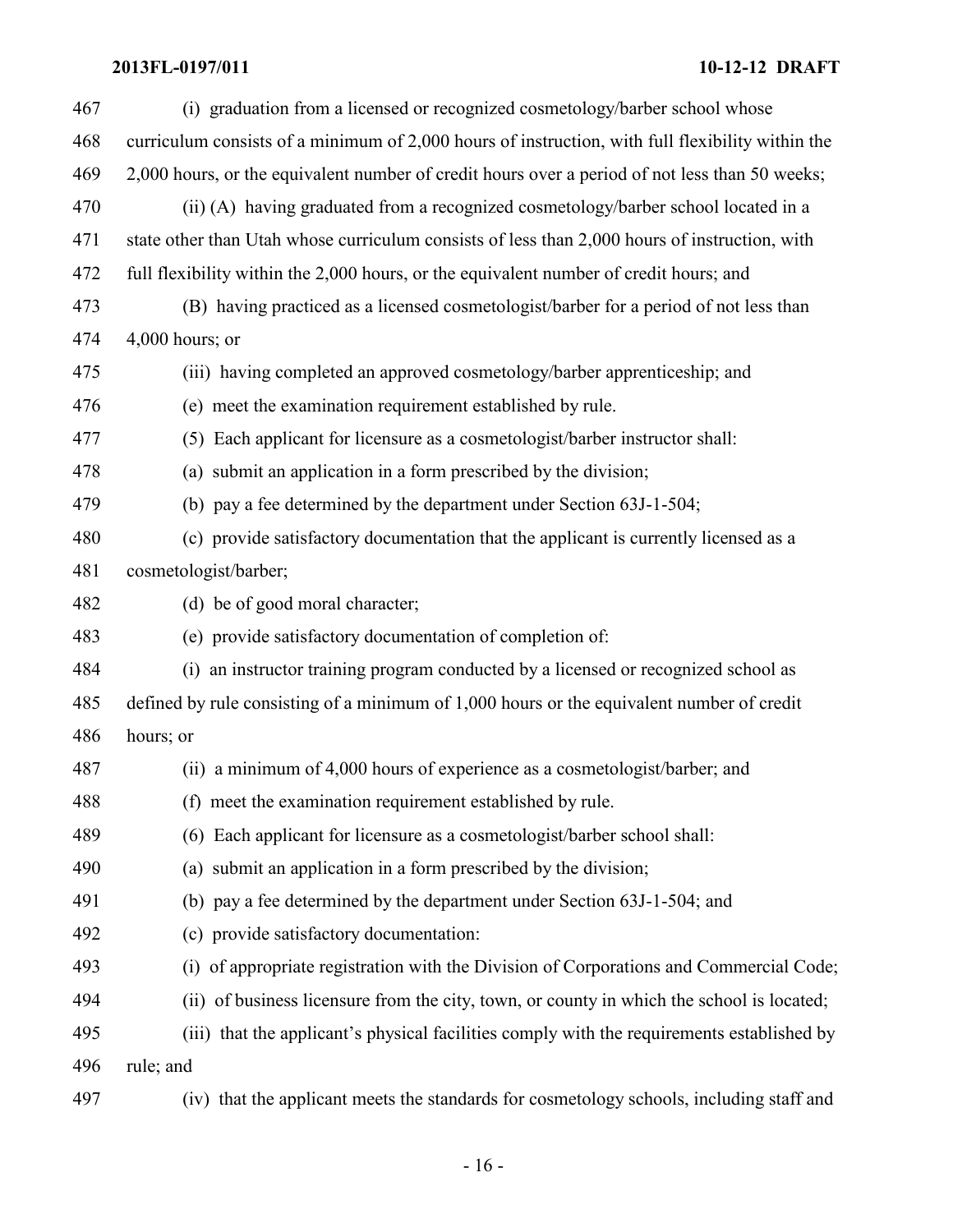| 498 |                | accreditation requirements, established by rule.                                               |
|-----|----------------|------------------------------------------------------------------------------------------------|
| 499 |                | (7) Each applicant for licensure as an electrologist shall:                                    |
| 500 |                | (a) submit an application in a form prescribed by the division;                                |
| 501 |                | (b) pay a fee determined by the department under Section 63J-1-504;                            |
| 502 |                | (c) be of good moral character;                                                                |
| 503 |                | (d) provide satisfactory documentation of having graduated from a licensed or                  |
| 504 |                | recognized electrology school after completing a curriculum of 600 hours of instruction or the |
| 505 |                | equivalent number of credit hours; and                                                         |
| 506 |                | (e) meet the examination requirement established by rule.                                      |
| 507 |                | (8) Each applicant for licensure as an electrologist instructor shall:                         |
| 508 |                | (a) submit an application in a form prescribed by the division;                                |
| 509 |                | (b) pay a fee determined by the department under Section 63J-1-504;                            |
| 510 |                | (c) provide satisfactory documentation that the applicant is currently licensed as an          |
| 511 | electrologist; |                                                                                                |
| 512 |                | (d) be of good moral character;                                                                |
| 513 |                | (e) provide satisfactory documentation of completion of:                                       |
| 514 |                | (i) an instructor training program conducted by a licensed or recognized school as             |
| 515 |                | defined by rule consisting of a minimum of 175 hours or the equivalent number of credit hours; |
| 516 | or             |                                                                                                |
| 517 |                | (ii) a minimum of 1,000 hours of experience as an electrologist; and                           |
| 518 |                | (f) meet the examination requirement established by rule.                                      |
| 519 |                | (9) Each applicant for licensure as an electrologist school shall:                             |
| 520 |                | (a) submit an application in a form prescribed by the division;                                |
| 521 |                | (b) pay a fee determined by the department under Section 63J-1-504; and                        |
| 522 |                | (c) provide satisfactory documentation:                                                        |
| 523 |                | (i) of appropriate registration with the Division of Corporations and Commercial Code;         |
| 524 |                | (ii) of business licensure from the city, town, or county in which the school is located;      |
| 525 |                | (iii) that the applicant's facilities comply with the requirements established by rule; and    |
| 526 |                | (iv) that the applicant meets the standards for electrologist schools, including staff,        |
| 527 |                | curriculum, and accreditation requirements, established by rule.                               |
| 528 |                | (10) Each applicant for licensure as an esthetician shall:                                     |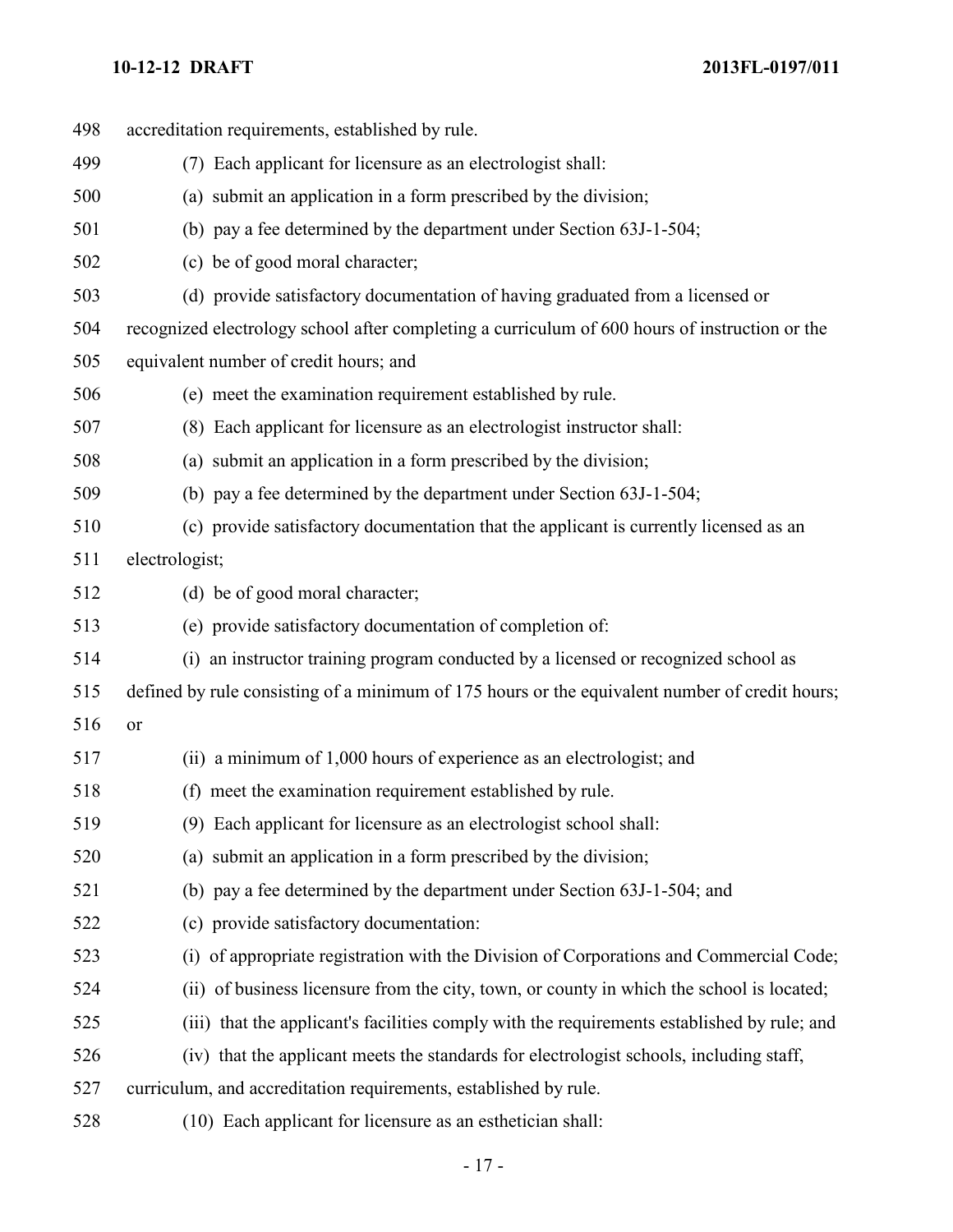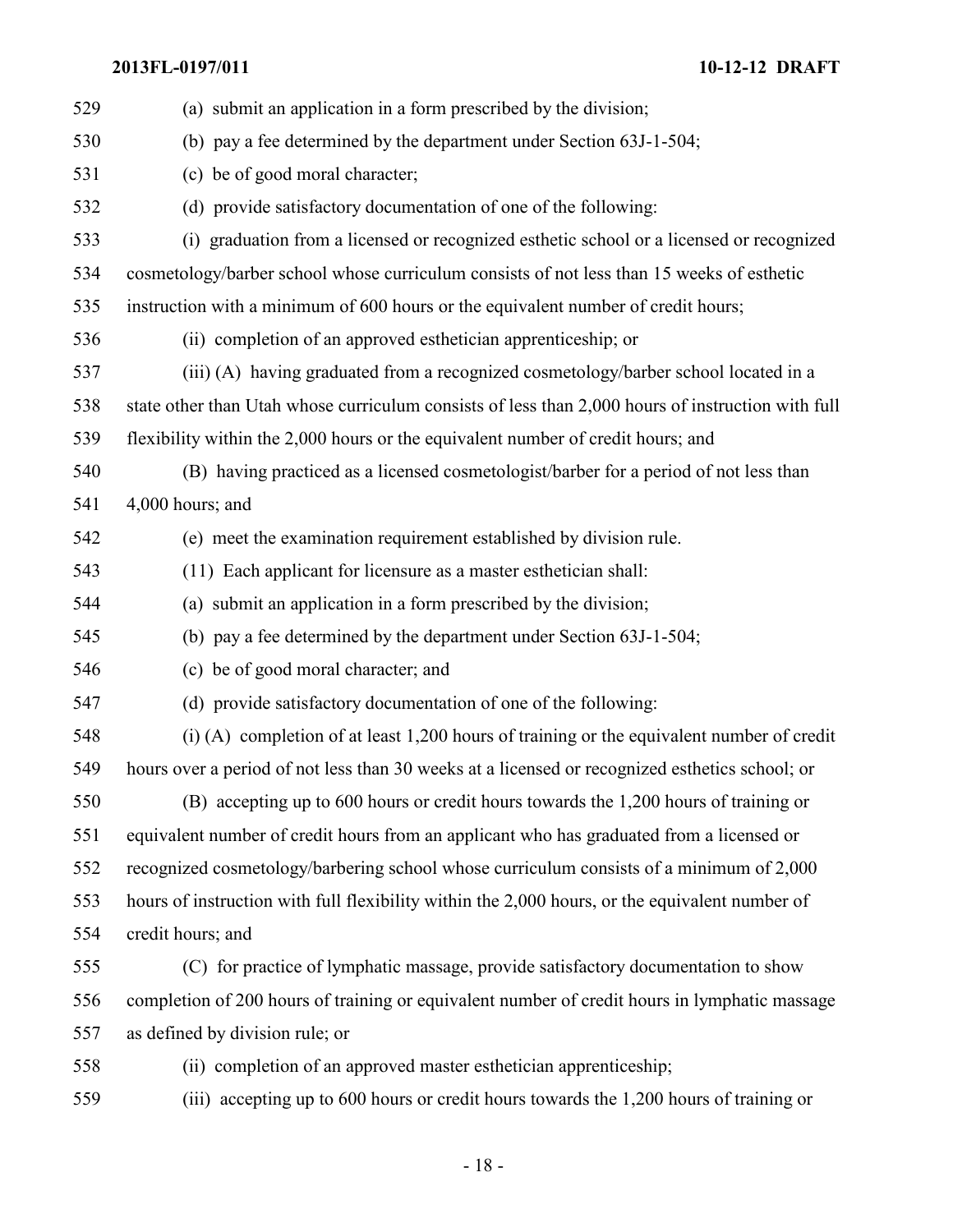| 560 | equivalent number of credit hours from a recognized cosmetology/barber school located in a     |
|-----|------------------------------------------------------------------------------------------------|
| 561 | state other than Utah whose curriculum consists of less than 2,000 hours of instruction or the |
| 562 | equivalent number of credit hours; or                                                          |
| 563 | (iv) (A) having graduated from a recognized master esthetics school located in a state         |
| 564 | other than Utah whose curriculum consists of less than 1,200 hours of instruction, with full   |
| 565 | flexibility within the 1,200 hours or the equivalent number of credit hours; and               |
| 566 | (B) having practiced as a licensed master esthetician for a period of not less than 4,000      |
| 567 | hours; and                                                                                     |
| 568 | (e) meet the examination requirement established by division rule.                             |
| 569 | (12) Each applicant for licensure as an esthetician instructor shall:                          |
| 570 | (a) submit an application in a form prescribed by the division;                                |
| 571 | (b) pay a fee determined by the department under Section 63J-1-504;                            |
| 572 | (c) provide satisfactory documentation that the applicant is currently licensed as a           |
| 573 | master esthetician;                                                                            |
| 574 | (d) be of good moral character;                                                                |
| 575 | (e) provide satisfactory documentation of completion of:                                       |
| 576 | (i) an instructor training program conducted by a licensed or recognized school as             |
| 577 | defined by rule, consisting of a minimum of 300 hours or the equivalent number of credit       |
| 578 | hours; or                                                                                      |
| 579 | (ii) a minimum of 1,000 hours of experience in esthetics; and                                  |
| 580 | (f) meet the examination requirement established by rule.                                      |
| 581 | (13) Each applicant for licensure as an esthetics school shall:                                |
| 582 | (a) submit an application in a form prescribed by the division;                                |
| 583 | (b) pay a fee determined by the department under Section 63J-1-504; and                        |
| 584 | (c) provide satisfactory documentation:                                                        |
| 585 | (i) of appropriate registration with the Division of Corporations and Commercial Code;         |
| 586 | (ii) of business licensure from the city, town, or county in which the school is located;      |
| 587 | (iii) that the applicant's physical facilities comply with the requirements established by     |
| 588 | rule; and                                                                                      |
| 589 | (iv) that the applicant meets the standards for esthetics schools, including staff,            |
| 590 | curriculum, and accreditation requirements, established by division rule made in collaboration |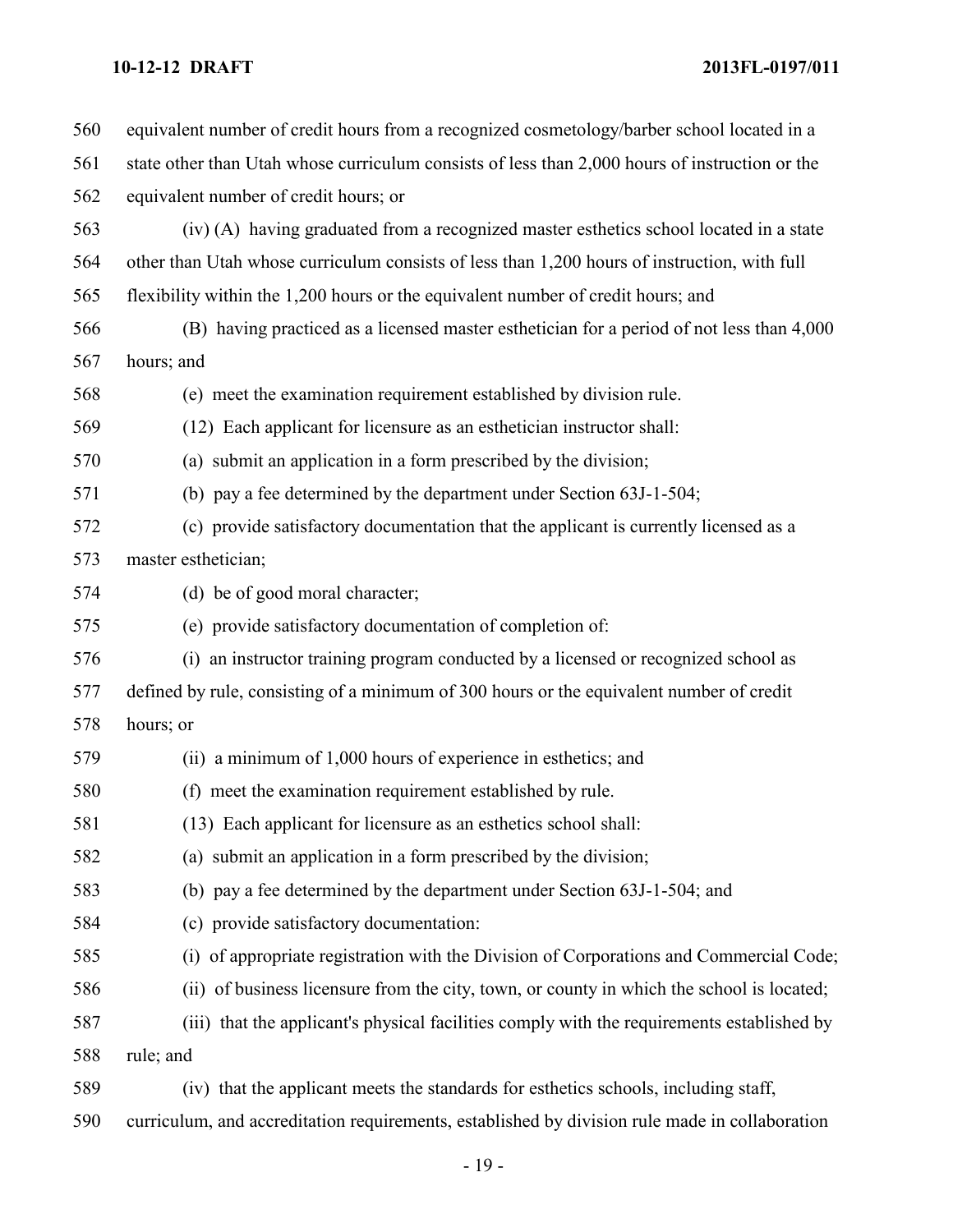| 591 | with the board.                                                                                |
|-----|------------------------------------------------------------------------------------------------|
| 592 | (14) Each applicant for licensure as a nail technician shall:                                  |
| 593 | (a) submit an application in a form prescribed by the division;                                |
| 594 | (b) pay a fee determined by the department under Section 63J-1-504;                            |
| 595 | (c) be of good moral character; and                                                            |
| 596 | (d) provide satisfactory documentation of:                                                     |
| 597 | (i) graduation from a licensed or recognized nail technology school or a licensed or           |
| 598 | recognized cosmetology/barber school whose curriculum consists of not less than 300 hours or   |
| 599 | the equivalent number of credit hours of not more than eight hours a day and six days a week   |
| 600 | during the program;                                                                            |
| 601 | (ii) (A) having graduated from a recognized nail technology school located in a state          |
| 602 | other than Utah whose curriculum consists of less than 300 hours of instruction or the         |
| 603 | equivalent number of credit hours; and                                                         |
| 604 | (B) having practiced as a licensed nail technician for a period of not less than 1,000         |
| 605 | hours; or                                                                                      |
| 606 | (iii) having completed an approved nail technician apprenticeship; and                         |
| 607 | (e) meet the examination requirement established by division rule.                             |
| 608 | (15) Each applicant for licensure as a nail technician instructor shall:                       |
| 609 | (a) submit an application in a form prescribed by the division;                                |
| 610 | (b) pay a fee determined by the department under Section 63J-1-504;                            |
| 611 | (c) provide satisfactory documentation that the applicant is currently licensed as a nail      |
| 612 | technician;                                                                                    |
| 613 | (d) be of good moral character;                                                                |
| 614 | (e) provide satisfactory documentation of completion of:                                       |
| 615 | (i) an instructor training program conducted by a licensed or recognized school as             |
| 616 | defined by rule consisting of a minimum of 150 hours or the equivalent number of credit hours; |
| 617 | <b>or</b>                                                                                      |
| 618 | (ii) a minimum of 600 hours of experience in nail technology; and                              |
| 619 | (f) meet the examination requirement established by rule.                                      |
| 620 | (16) Each applicant for licensure as a nail technology school shall:                           |
| 621 | (a) submit an application in a form prescribed by the division;                                |

- 20 -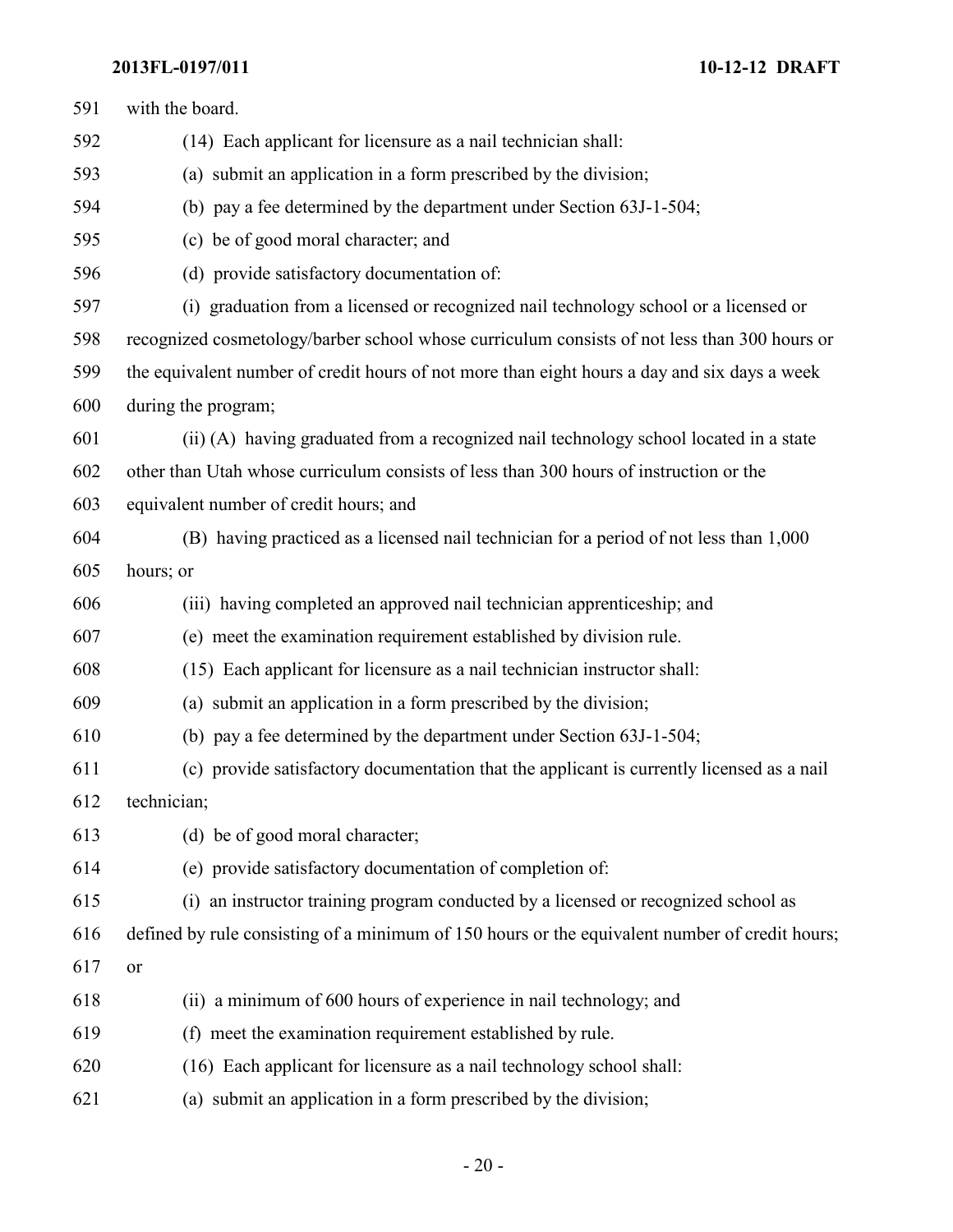| 622 | (b) pay a fee determined by the department under Section 63J-1-504; and                            |
|-----|----------------------------------------------------------------------------------------------------|
| 623 | (c) provide satisfactory documentation:                                                            |
| 624 | (i) of appropriate registration with the Division of Corporations and Commercial Code;             |
| 625 | (ii) of business licensure from the city, town, or county in which the school is located;          |
| 626 | (iii) that the applicant's facilities comply with the requirements established by rule; and        |
| 627 | (iv) that the applicant meets the standards for nail technology schools, including staff,          |
| 628 | curriculum, and accreditation requirements, established by rule.                                   |
| 629 | (17) Each applicant for licensure as a hair braider shall:                                         |
| 630 | (a) submit an application in a form prescribed by the division;                                    |
| 631 | (b) pay a fee determined by the department under Section 63J-1-504;                                |
| 632 | (c) be of good moral character;                                                                    |
| 633 | (d) provide satisfactory documentation of:                                                         |
| 634 | (i) graduation from a licensed or recognized hair braiding school or a licensed or                 |
| 635 | recognized cosmetology/barber school whose curriculum consists of at least eight weeks of          |
| 636 | hair-braiding related instruction and includes at least 300 hours of instruction or the equivalent |
| 637 | number of credit hours;                                                                            |
| 638 | (ii) (A) graduation from a recognized hair braiding school located in a state other than           |
| 639 | Utah whose curriculum consists of less than 300 hours of instruction or the equivalent number      |
| 640 | of credit hours; and                                                                               |
| 641 | (B) having practiced as a licensed hair braider for a period of at least 1,000 hours: or           |
| 642 | completion of an approved hair braiding apprenticeship; and<br>(iii)                               |
| 643 | (e) meet the examination requirement established by division rule.                                 |
| 644 | (18) Each applicant for licensure as an advanced hair braider shall:                               |
| 645 | (a) submit an application in a form prescribed by the division;                                    |
| 646 | (b) pay a fee determined by the department under Section 63J-1-504;                                |
| 647 | (c) be of good moral character;                                                                    |
| 648 | (d) provide satisfactory documentation of:                                                         |
| 649 | (i) graduation from a licensed or recognized hair braiding school or a licensed or                 |
| 650 | recognized cosmetology/barber school whose curriculum consists of at least 15 weeks of             |
| 651 | hair-braiding related instruction and includes at least 600 hours of instruction or the equivalent |
| 652 | number of credit hours;                                                                            |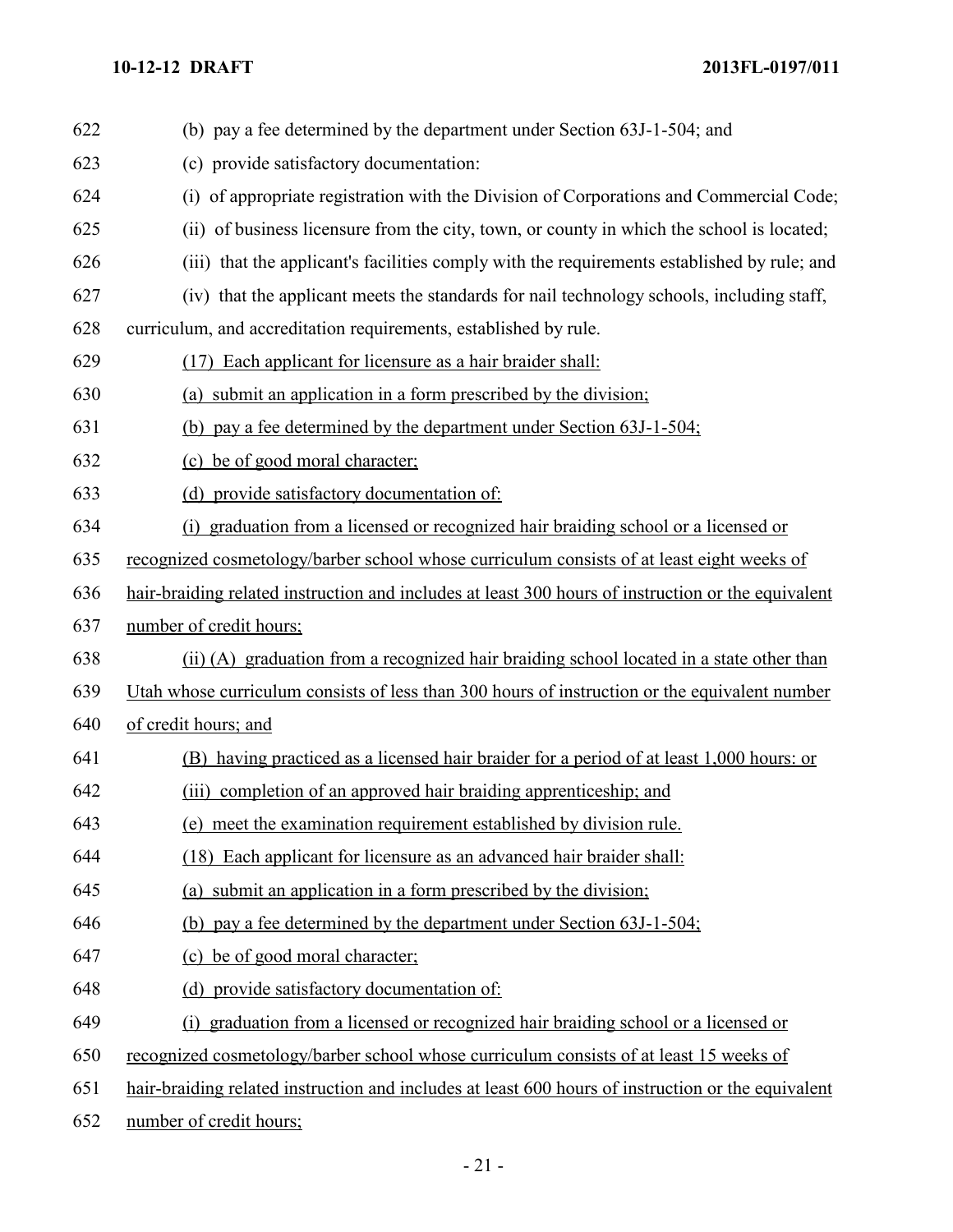| 653 | (ii) (A) graduation from a recognized hair braiding school located in a state other than         |  |  |
|-----|--------------------------------------------------------------------------------------------------|--|--|
| 654 | Utah whose curriculum consists of less than 600 hours of instruction or the equivalent number    |  |  |
| 655 | of credit hours; and                                                                             |  |  |
| 656 | (B) having practiced as a licensed hair braider for a period of at least 2,000 hours: or         |  |  |
| 657 | completion of an approved advanced hair braiding apprenticeship; and<br>(iii)                    |  |  |
| 658 | (e) meet the examination requirement established by division rule.                               |  |  |
| 659 | (19) Each applicant for licensure as a hair braiding instructor shall:                           |  |  |
| 660 | (a) submit an application in a form prescribed by the division;                                  |  |  |
| 661 | (b) pay a fee determined by the department under Section 63J-1-504;                              |  |  |
| 662 | (c) provide satisfactory documentation that the applicant is currently licensed as an            |  |  |
| 663 | advanced hair braider;                                                                           |  |  |
| 664 | (d) be of good moral character:                                                                  |  |  |
| 665 | (e) provide satisfactory documentation of completion of:                                         |  |  |
| 666 | (i) an instructor training program conducted by a licensed or recognized school as               |  |  |
| 667 | defined by rule, consisting of a minimum of 175 hours or the equivalent number of credit         |  |  |
| 668 | hours; or                                                                                        |  |  |
| 669 | (ii) a minimum of 1,000 hours of experience in hair braiding; and                                |  |  |
| 670 | meet the examination requirement established by rule.<br>(f)                                     |  |  |
| 671 | (20) Each applicant for licensure as a hair braiding school shall:                               |  |  |
| 672 | (a) submit an application in a form prescribed by the division;                                  |  |  |
| 673 | (b) pay a fee determined by the department under Section 63J-1-504; and                          |  |  |
| 674 | (c) provide satisfactory documentation:                                                          |  |  |
| 675 | (i) of appropriate registration with the Division of Corporations and Commercial Code;           |  |  |
| 676 | (ii) of business licensure from the city, town, or county in which the school is located;        |  |  |
| 677 | that the applicant's physical facilities comply with the requirements established by<br>(iii)    |  |  |
| 678 | rule; and                                                                                        |  |  |
| 679 | (iv) that the applicant meets the standards for hair braiding schools, including staff,          |  |  |
| 680 | curriculum, and accreditation requirements, established by division rule.                        |  |  |
| 681 | $[ (17)$ ] (21) Each applicant for licensure under this chapter whose education in the field     |  |  |
| 682 | for which a license is sought was completed at a foreign school may satisfy the educational      |  |  |
| 683 | requirement for licensure by demonstrating, to the satisfaction of the division, the educational |  |  |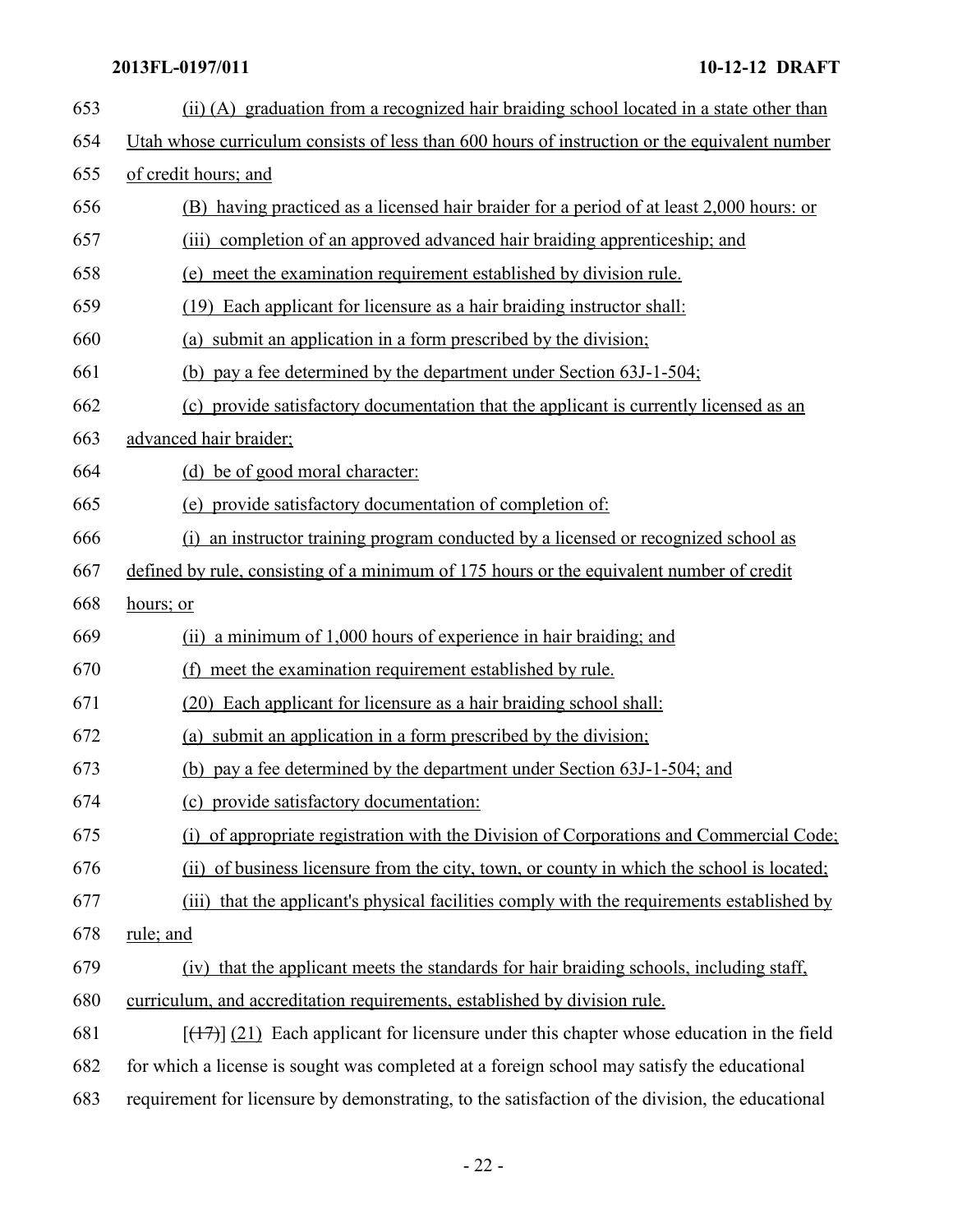equivalency of the foreign school education with a licensed school under this chapter.

685  $[(18)(22)(a)$  A licensed or recognized school under this section may accept credit hours towards graduation for any profession listed in this section.

 (b) In accordance with Title 63G, Chapter 3, Utah Administrative Rulemaking Act, and consistent with this section, the division may make rules governing the acceptance of credit 689 hours under Subsection  $[({18})]$  (22)(a).

Section 7. Section **58-11a-304** is amended to read:

**58-11a-304. Exemptions from licensure.**

 In addition to the exemptions from licensure in Section 58-1-307, the following persons may engage in the practice of barbering, cosmetology/barbering, esthetics, master-level esthetics, electrology, hair braiding, advanced hair braiding, or nail technology without being licensed under this chapter:

696 (1)  $[**persons**]$  a person licensed under the laws of this state to engage in the practice of medicine, surgery, osteopathy, or chiropractic when engaged in the practice of the profession for which they are licensed;

699 (2) a commissioned [physicians and surgeons] physician or surgeon serving in the armed forces of the United States or another federal agency;

 (3) a registered [nurses, undertakers, and morticians] nurse, undertaker, or mortician licensed under the laws of this state when engaged in the practice of the profession for which 703 [they are] the person is licensed;

 (4) [persons] a person who visit the state to engage in instructional seminars, advanced classes, trade shows, or competitions of a limited duration;

 (5) [persons who engage] a person who engages in the practice of barbering, cosmetology/barbering, esthetics, master-level esthetics, electrology, hair braiding, advanced hair braiding, or nail technology without compensation;

 (6) [persons] a person instructing an adult education [classes and] class or other 710 educational [programs] program directed toward persons who are not licensed under this chapter and that are not intended to train persons to become licensed under this chapter, provided:

 (a) [attendees receive] an attendee receives no credit toward [the] educational 714 [requirement] requirements for licensure under this chapter; [and]

- 23 -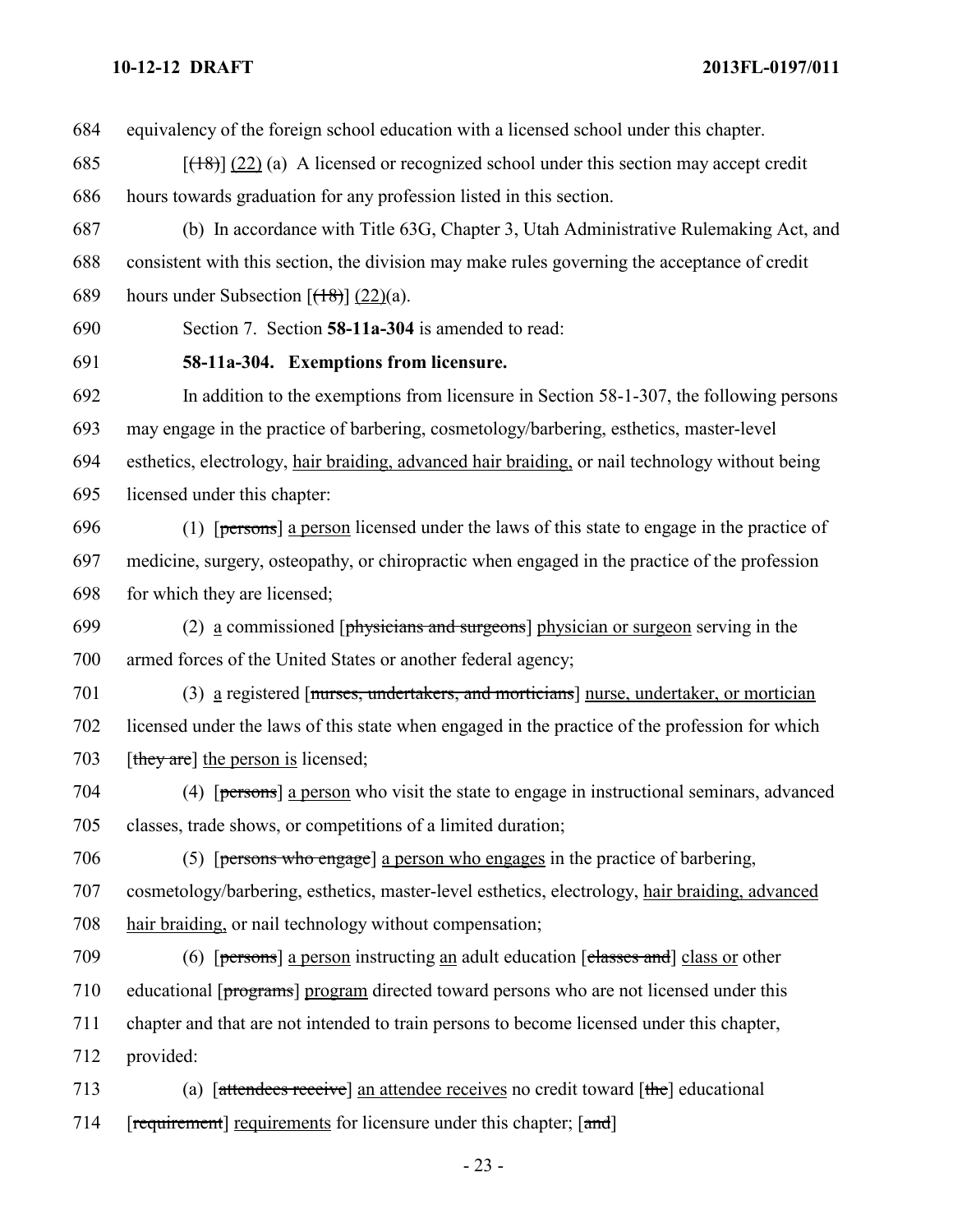- (b) the instructor informs each attendee in writing that taking such a class or program will not certify or qualify the attendee to perform a service for compensation that requires licensure under this chapter; and 718  $[\left(\frac{b}{b}\right)]$  (c) (i) the instructor is properly licensed; or
- (ii) the instructor receives no compensation;
- (7) [persons instructing] a person providing instruction in workshops, seminars,

721 training meetings, [and] or other educational programs whose purpose is to provide continuing

professional development to licensed barbers, cosmetologist/barbers, estheticians,

723 electrologists, hair braiders, advanced hair braiders, or master estheticians, nail technicians[ $\pm$ or electrologists];

 (8) [persons currently] a person enrolled in a licensed barber or cosmetology/barber school when participating in an on the job training internship under the direct supervision of a licensed barber or cosmetologist/barber upon completion of a basic program under the standards established by rule by the division in collaboration with the board;

 (9) [persons] a person enrolled in an approved apprenticeship pursuant to Section 58-11a-306;

 (10) [employees] an employee of a company [which] that is primarily engaged in the business of selling products used in the practice of barbering, cosmetology/barbering, esthetics, master-level esthetics, electrology, hair braiding, advanced hair braiding, or nail technology 734 when demonstrating the company's products to a potential [customers; or] customer, provided the employee makes no representation to a potential customer that attending such a demonstration will certify or qualify the attendee to perform a service for compensation that

requires licensure under this chapter;

(11) a person who:

 (a) is qualified to engage in the practice of barbering, cosmetology/barbering, esthetics, master-level esthetics, electrology, hair braiding, advanced hair braiding, or nail technology in another jurisdiction as evidenced by licensure, certification, or lawful practice in the other 742 jurisdiction;

(b) is employed by, or under contract with, a motion picture company; and

 (c) engages in the practice of barbering, cosmetology/barbering, esthetics, master-level esthetics, electrology, hair braiding, advanced hair braiding, or nail technology in the state: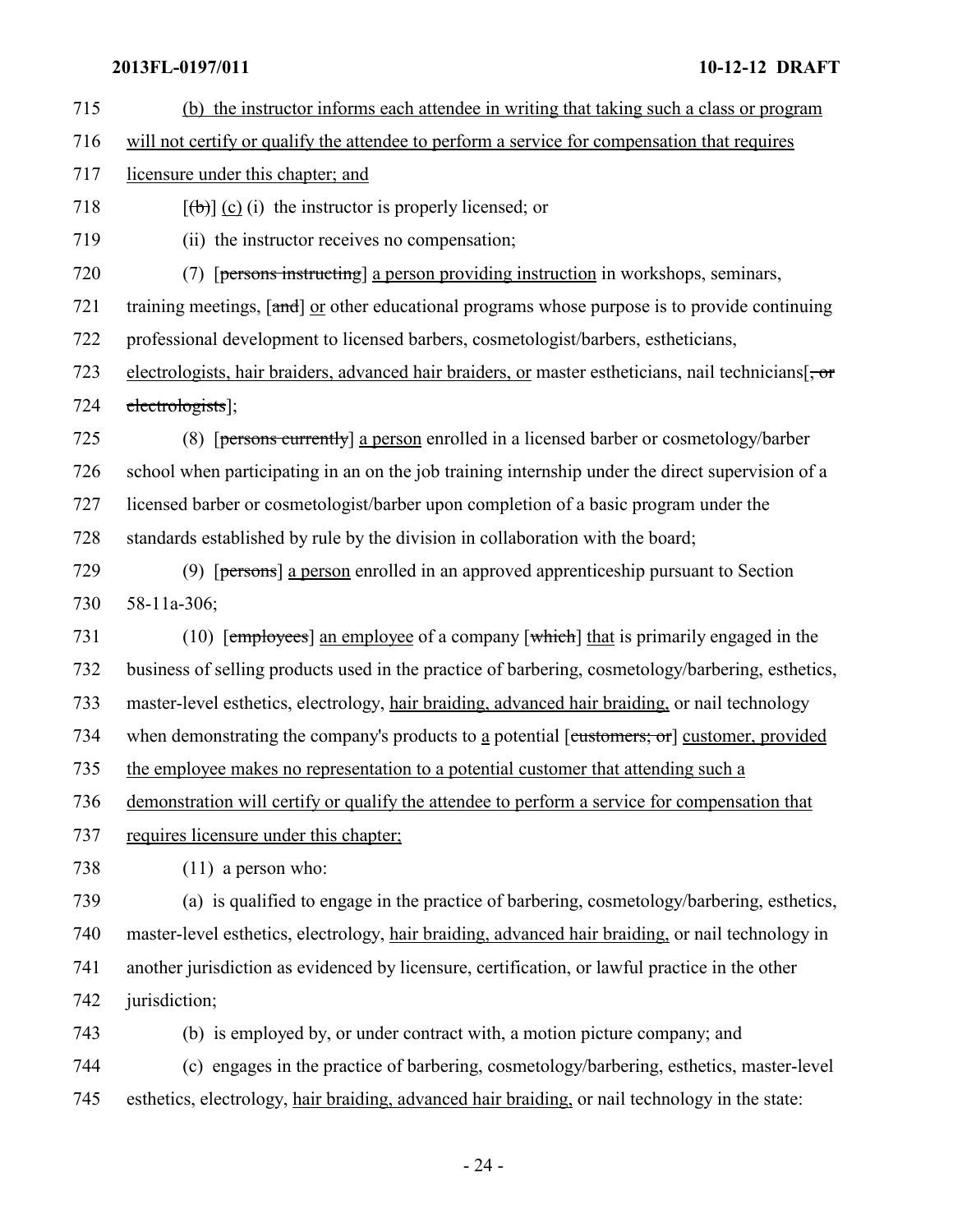| 746 | (i) solely to assist in the production of a motion picture; and                         |
|-----|-----------------------------------------------------------------------------------------|
| 747 | (ii) for no more than 120 days per calendar year[-]; and                                |
| 748 | $(12)$ a person who:                                                                    |
| 749 | (a) engages in one specific method or style of natural hair braiding; and               |
| 750 | (b) unless it is expressly exempted under this section or Section 58-1-307, does not    |
| 751 | engage in other activity requiring licensure under this chapter.                        |
| 752 | Section 8. Section 58-11a-306 is amended to read:                                       |
| 753 | 58-11a-306. Apprenticeship.                                                             |
| 754 | (1) An approved barber apprenticeship shall:                                            |
| 755 | (a) consist of not less than 1,250 hours of training in not less than eight months; and |
| 756 | (b) be conducted by a supervisor who:                                                   |
| 757 | (i) is licensed under this chapter as a barber instructor or a cosmetology/barber       |
| 758 | instructor; and                                                                         |
| 759 | (ii) provides direct one-on-one supervision of the barber apprentice during the         |
| 760 | apprenticeship program.                                                                 |
| 761 | (2) An approved cosmetologist/barber apprenticeship shall:                              |
| 762 | (a) consist of not less than 2,500 hours of training in not less than 15 months; and    |
| 763 | (b) be conducted by a supervisor who:                                                   |
| 764 | (i) is licensed under this chapter as a cosmetologist/barber instructor; and            |
| 765 | (ii) provides direct one-on-one supervision of the cosmetologist/barber apprentice      |
| 766 | during the apprenticeship program.                                                      |
| 767 | (3) An approved esthetician apprenticeship shall:                                       |
| 768 | (a) consist of not less than 800 hours of training in not less than five months; and    |
| 769 | (b) be conducted by a supervisor who:                                                   |
| 770 | (i) is licensed under this chapter as an esthetician instructor; and                    |
| 771 | (ii) provides direct one-on-one supervision of the esthetician apprentice during the    |
| 772 | apprenticeship program.                                                                 |
| 773 | (4) An approved master esthetician apprenticeship shall:                                |
| 774 | (a) consist of not less than 1,500 hours of training in not less than 10 months; and    |
| 775 | (b) be conducted by a supervisor who:                                                   |
| 776 | (i) is licensed under this chapter as a master-level esthetician instructor; and        |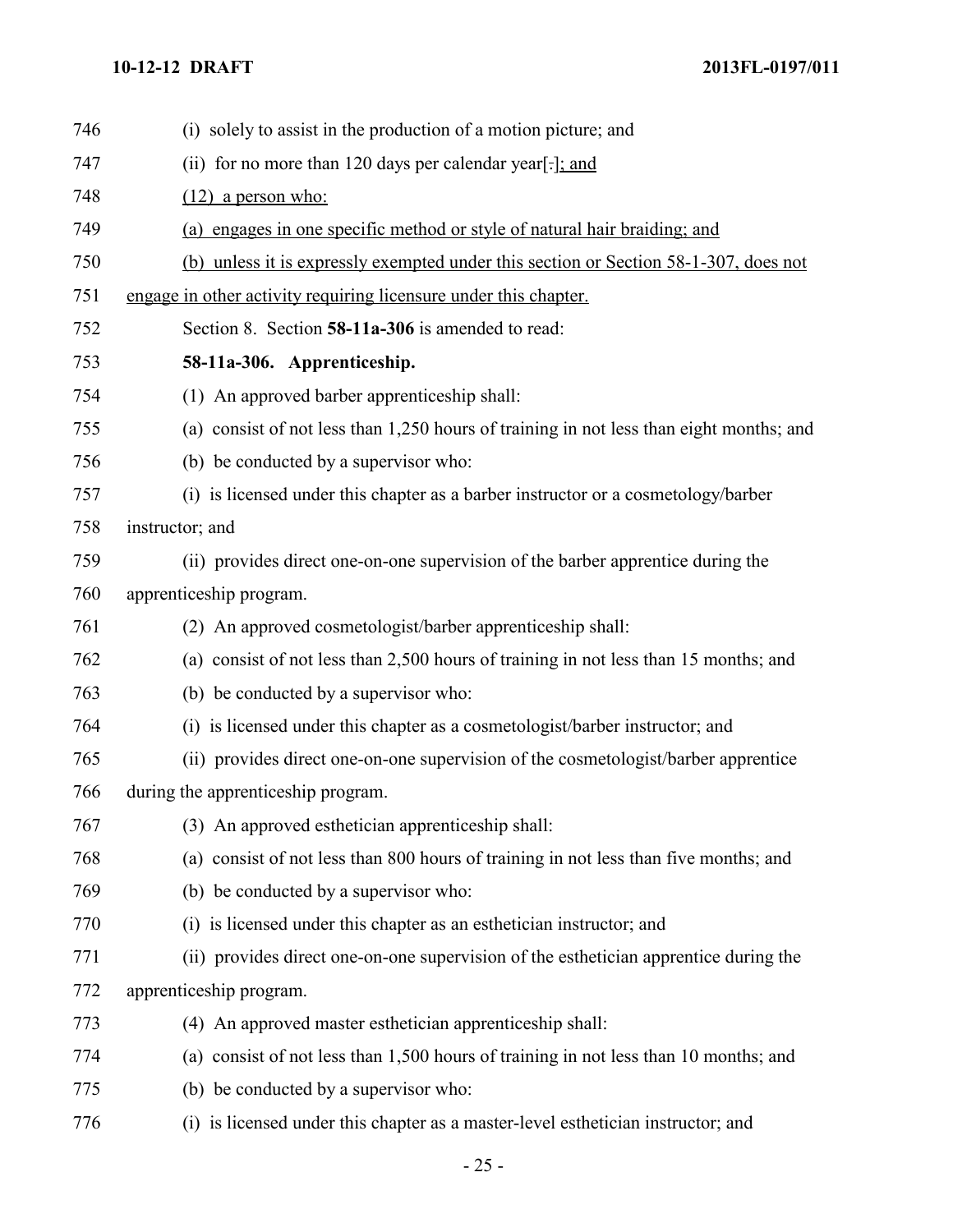| 777 | (ii) provides direct one-on-one supervision of the master esthetician apprentice during        |
|-----|------------------------------------------------------------------------------------------------|
| 778 | the apprenticeship program.                                                                    |
| 779 | (5) An approved nail technician apprenticeship shall:                                          |
| 780 | (a) consist of not less than 375 hours of training in not less than three months; and          |
| 781 | (b) be conducted by a supervisor who:                                                          |
| 782 | (i) is licensed under this chapter as a nail technician instructor or a cosmetology/barber     |
| 783 | instructor; and                                                                                |
| 784 | (ii) provides direct one-on-two supervision of the nail technician apprentice during the       |
| 785 | apprenticeship program.                                                                        |
| 786 | (6) An approved hair braiding apprenticeship shall:                                            |
| 787 | (a) consist of not less than 400 hours of training in not less than 10 weeks; and              |
| 788 | (b) be conducted by a supervisor who:                                                          |
| 789 | (i) is licensed under this chapter as an advanced hair braider; and                            |
| 790 | (ii) provides direct one-on-one supervision of the hair braiding apprentice during the         |
| 791 | apprenticeship program.                                                                        |
| 792 | (7) An approved advanced hair braiding apprenticeship shall:                                   |
| 793 | (a) consist of not less than 800 hours of training in not less than 20 weeks; and              |
| 794 | (b) be conducted by a supervisor who:                                                          |
| 795 | (i) is licensed under this chapter as an advanced hair braider; and                            |
| 796 | (ii) provides direct one-on-one supervision of the hair braiding apprentice during the         |
| 797 | apprenticeship program.                                                                        |
| 798 | Section 9. Section 58-11a-502 is amended to read:                                              |
| 799 | 58-11a-502. Unlawful conduct.                                                                  |
| 800 | Unlawful conduct includes:                                                                     |
| 801 | (1) practicing or engaging in, or attempting to practice or engage in activity for which a     |
| 802 | license is required under this chapter unless:                                                 |
| 803 | (a) the person holds the appropriate license under this chapter; or                            |
| 804 | (b) an exemption in Section $58-1-307$ or $58-11a-304$ applies;                                |
| 805 | (2) knowingly employing any other person to engage in or practice or attempt to                |
| 806 | engage in or practice any occupation or profession licensed under this chapter if the employee |
| 807 | is not licensed to do so under this chapter or exempt from licensure;                          |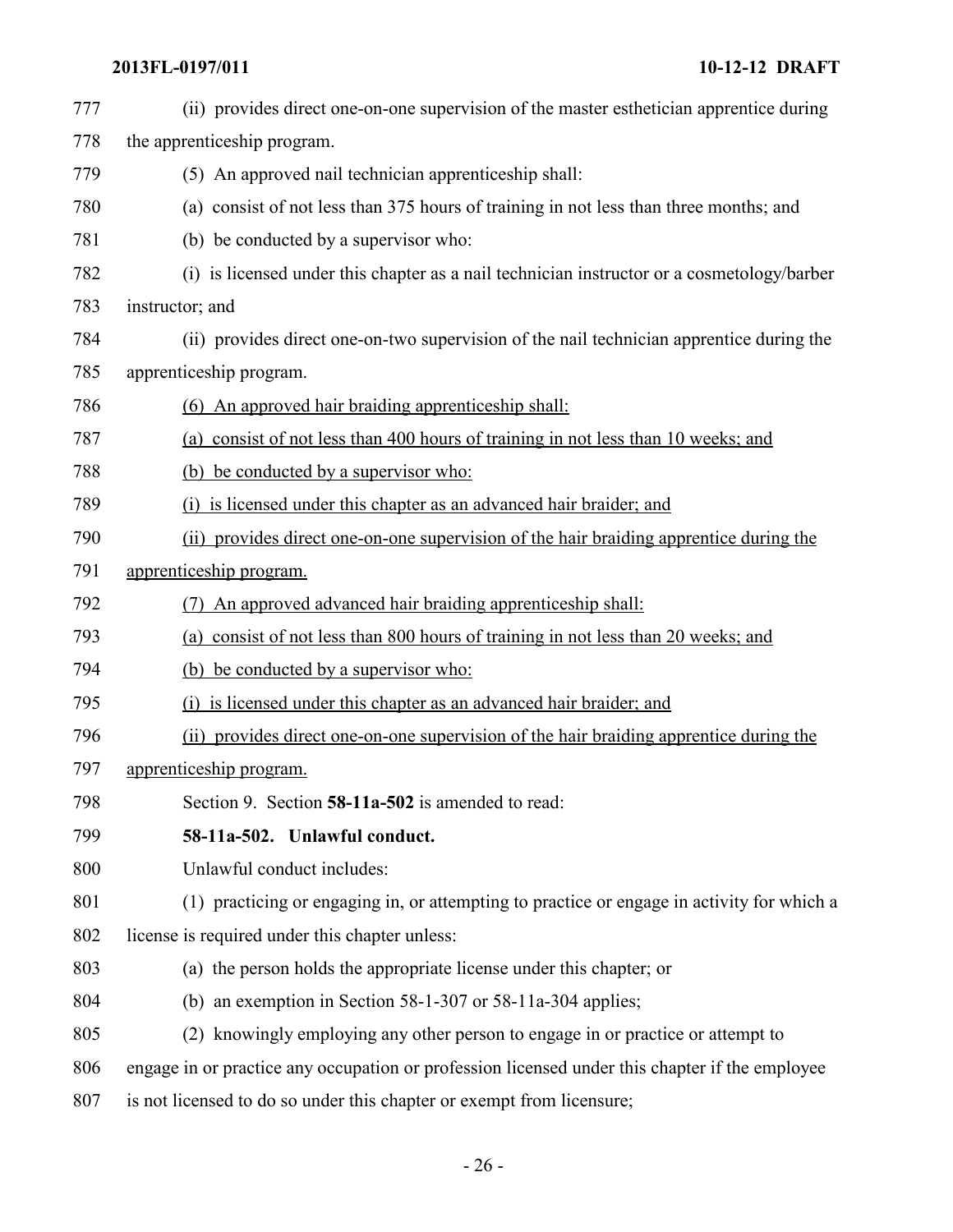| 808 | (3) touching, or applying an instrument or device to the following areas of a client's                        |
|-----|---------------------------------------------------------------------------------------------------------------|
| 809 | body:                                                                                                         |
| 810 | (a) the genitals or the anus, except in cases where the patron states to a licensee that the                  |
| 811 | patron requests a hair removal procedure and signs a written consent form, which must also                    |
| 812 | include the witnessed signature of a legal guardian if the patron is a minor, authorizing the                 |
| 813 | licensee to perform a hair removal procedure; or                                                              |
| 814 | (b) the breast of a female patron, except in cases in which the female patron states to a                     |
| 815 | licensee that the patron requests breast skin procedures and signs a written consent form, which              |
| 816 | must also include the witnessed signature of a parent or legal guardian if the patron is a minor,             |
| 817 | authorizing the licensee to perform breast skin procedures;                                                   |
| 818 | (4) using or possessing as a nail technician a solution composed of at least 10% methyl                       |
| 819 | methacrylete on a client; $[\sigma r]$                                                                        |
| 820 | (5) performing an ablative procedure as defined in Section $58-67-102$ [: ]: or                               |
| 821 | (6) If instructing a class or education program about a service requiring licensure under                     |
| 822 | this chapter to persons who are not licensed under this chapter, failing to inform each attendee              |
| 823 | in writing that:                                                                                              |
| 824 | (a) taking the class or program will not certify or qualify the attendee to perform a                         |
| 825 | service for compensation that requires licensure under this chapter; and                                      |
| 826 | (b) the attendee is required to obtain licensure under this chapter before performing the                     |
| 827 | service for compensation.                                                                                     |
| 828 | Section 10. Section 58-11a-503 is amended to read:                                                            |
| 829 | 58-11a-503. Penalties.                                                                                        |
| 830 | (1) Unless Subsection (2) applies, an individual who commits an act of unlawful                               |
| 831 | conduct under Section 58-11a-502 or who fails to comply with a citation issued under this                     |
| 832 | section after it is final is guilty of a class A misdemeanor.                                                 |
| 833 | (2) Sexual conduct that violates Section 58-11a-502 and Title 76, Utah Criminal Code,                         |
| 834 | shall be subject to the applicable penalties in Title 76.                                                     |
| 835 | (3) Grounds for immediate suspension of a licensee's license by the division include                          |
| 836 | the issuance of a citation for violation of Subsection 58-11a-502(1), (2), $[\sigma r]$ (4), (5), or (6).     |
| 837 | (4) (a) If upon inspection or investigation, the division concludes that a person has                         |
| 838 | violated the provisions of Subsection 58-11a-502(1), (2), $[\sigma\tau]$ (4), (5), or (6), or a rule or order |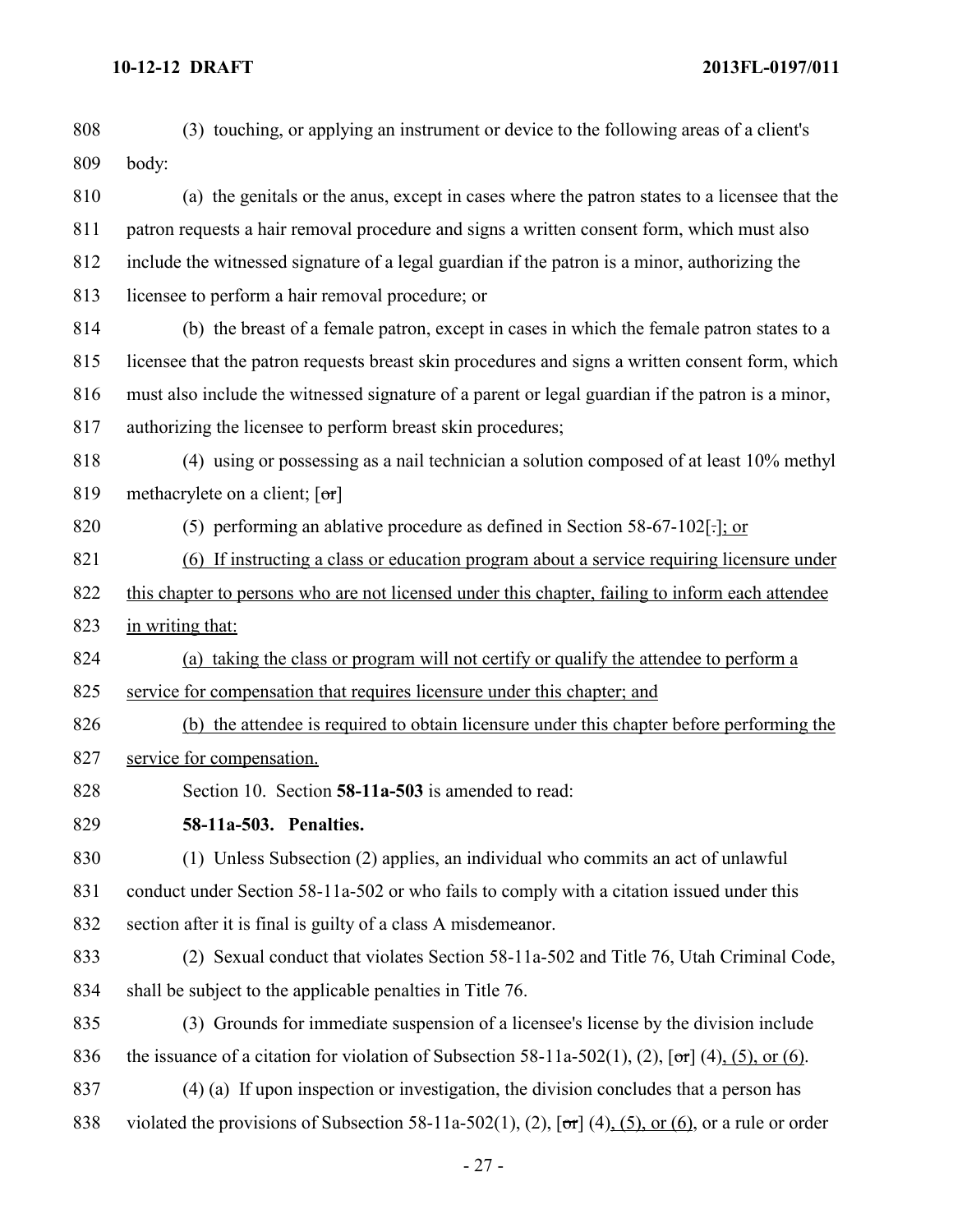839 issued with respect to Subsection 58-11a-502(1), (2),  $\sigma$  (4), (5), or (6), and that disciplinary action is appropriate, the director or the director's designee from within the division shall promptly issue a citation to the person according to this chapter and any pertinent rules, attempt to negotiate a stipulated settlement, or notify the person to appear before an adjudicative proceeding conducted under Title 63G, Chapter 4, Administrative Procedures Act. 844 (i) A person who is in violation of Subsection 58-11a-502(1), (2),  $[\sigma r]$  (4), (5), or (6), as evidenced by an uncontested citation, a stipulated settlement, or by a finding of violation in an adjudicative proceeding, may be assessed a fine pursuant to this Subsection (4) and may, in

addition to or in lieu of, be ordered to cease and desist from violating Subsection

848 58-11a-502(1), (2),  $\lceil \sigma r \rceil$  (4), (5), or (6).

 (ii) Except for a cease and desist order, the licensure sanctions cited in Section 58-11a-401 may not be assessed through a citation.

 (b) (i) Each citation shall be in writing and describe with particularity the nature of the violation, including a reference to the provision of the chapter, rule, or order alleged to have been violated.

 (ii) The citation shall clearly state that the recipient must notify the division in writing within 20 calendar days of service of the citation if the recipient wishes to contest the citation at a hearing conducted under Title 63G, Chapter 4, Administrative Procedures Act.

 (iii) The citation shall clearly explain the consequences of failure to timely contest the citation or to make payment of a fine assessed by the citation within the time specified in the citation.

 (c) Each citation issued under this section, or a copy of each citation, may be served upon a person upon whom a summons may be served in accordance with the Utah Rules of Civil Procedure and may be made personally or upon the person's agent by a division

investigator or by a person specially designated by the director or by mail.

 (d) (i) If within 20 calendar days from the service of a citation, the person to whom the citation was issued fails to request a hearing to contest the citation, the citation becomes the final order of the division and is not subject to further agency review.

(ii) The period to contest a citation may be extended by the division for cause.

 (e) The division may refuse to issue or renew, suspend, revoke, or place on probation the license of a licensee who fails to comply with a citation after it becomes final.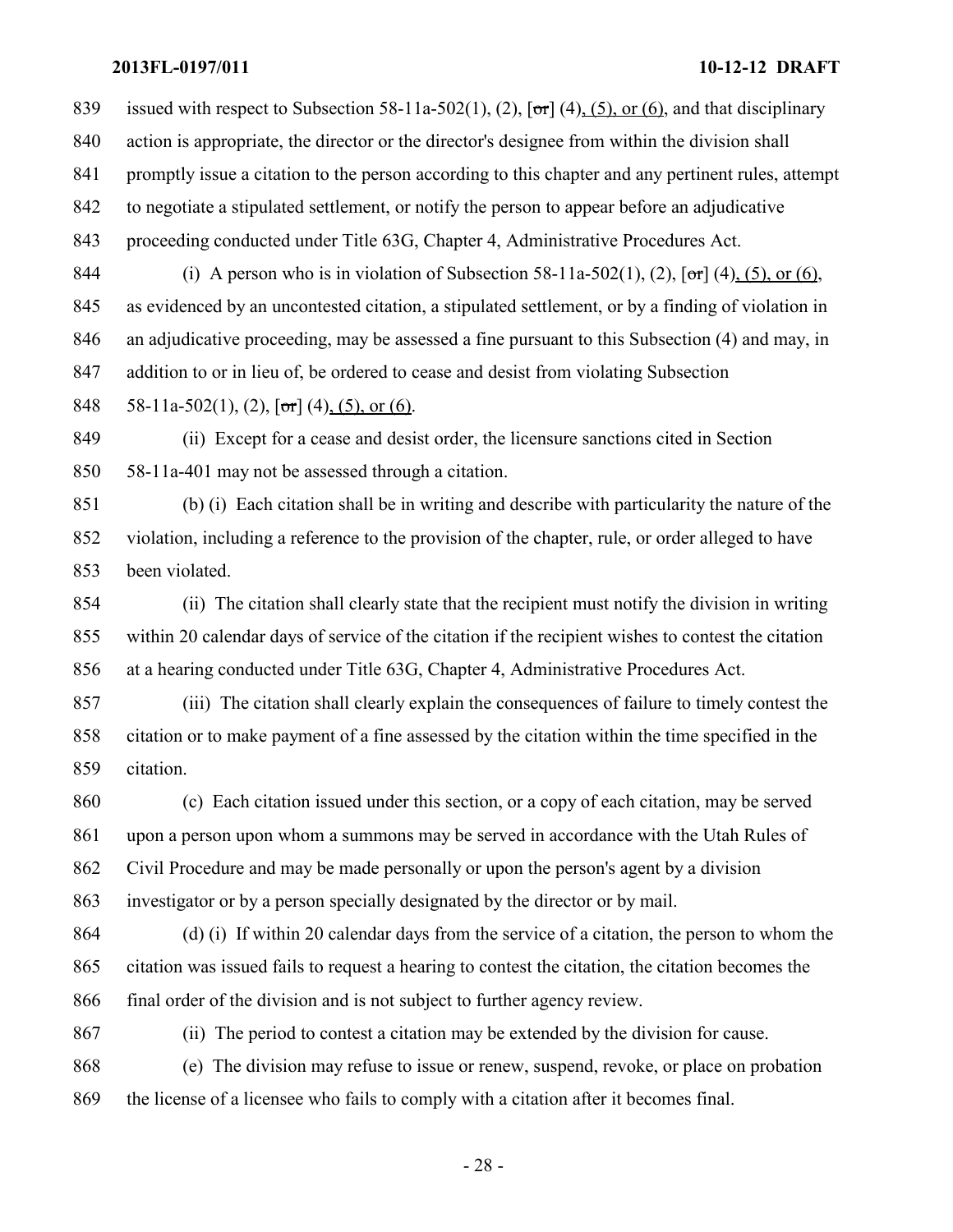(f) The failure of an applicant for licensure to comply with a citation after it becomes final is a ground for denial of license. (g) No citation may be issued under this section after the expiration of six months following the occurrence of a violation. (h) Fines shall be assessed by the director or the director's designee according to the following: 876 (i) for a first offense under Subsection  $(4)(a)$ , a fine of up to \$1,000; 877 (ii) for a second offense under Subsection  $(4)(a)$ , a fine of up to \$2,000; and 878 (iii) for any subsequent offense under Subsection  $(4)(a)$ , a fine of up to \$2,000 for each day of continued offense. (i) (i) For purposes of issuing a final order under this section and assessing a fine under Subsection (4)(h), an offense constitutes a second or subsequent offense if: (A) the division previously issued a final order determining that a person committed a 883 first or second offense in violation of Subsection 58-11a-502(1), (2),  $[\sigma r]$  (4), (5), or (6); or (B) (I) the division initiated an action for a first or second offense; (II) no final order has been issued by the division in the action initiated under 886 Subsection  $(4)(i)(i)(B)(I);$  (III) the division determines during an investigation that occurred after the initiation of 888 the action under Subsection  $(4)(i)(i)(B)(I)$  that the person committed a second or subsequent 889 violation of Subsection 58-11a-502(1), (2), [or] (4), (5), or (6); and (IV) after determining that the person committed a second or subsequent offense under 891 Subsection  $(4)(i)(i)(B)(III)$ , the division issues a final order on the action initiated under 892 Subsection  $(4)(i)(i)(B)(I)$ . (ii) In issuing a final order for a second or subsequent offense under Subsection  $(4)(i)(i)$ , the division shall comply with the requirements of this section. (5) (a) A penalty imposed by the director under Subsection (4)(h) shall be deposited into the Barber, Cosmetologist/Barber, Esthetician, Electrologist, and Nail Technician Education and Enforcement Fund. (b) A penalty which is not paid may be collected by the director by either referring the matter to a collection agency or bringing an action in the district court of the county in which the person against whom the penalty is imposed resides or in the county where the office of the